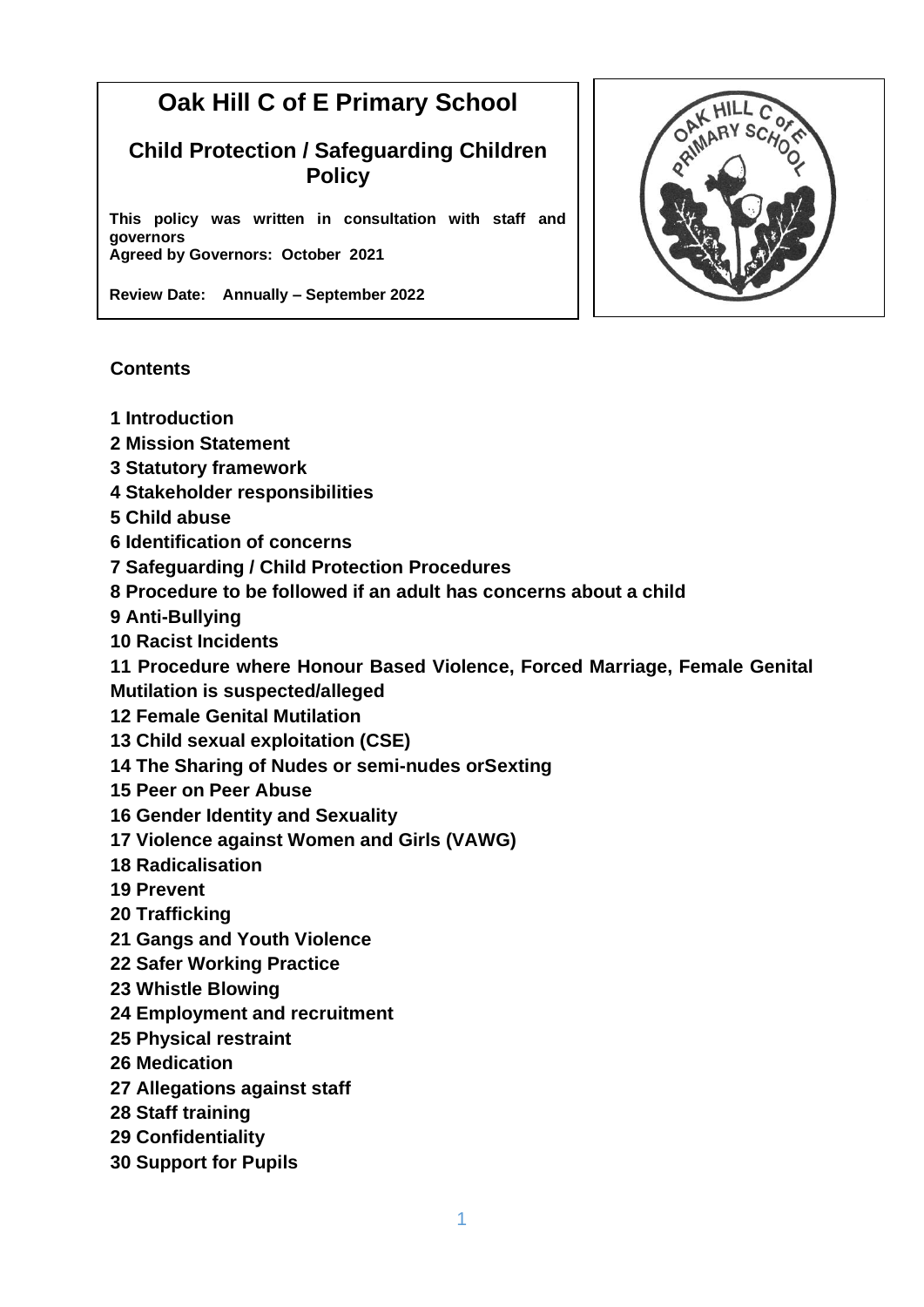#### **31 Oak Hill's Offer of Early Help**

All of the above is followed by explanations and examples of the various Forms of Abuse and an explanation of numerous acronyms.

Oak Hill C of E Primary School fully recognises its responsibilities for child protection and the safeguarding of pupils. This policy applies to all staff, governors and volunteers working in the school.

#### **1 Introduction**

1.1 This policy looks to provide guidance as to how to best uphold Safeguarding at Oak Hill Church of England Primary School.

**1.2 If you have a concern you must contact the school's Designated Safeguarding Leader (Headteacher) or Deputy Safeguarding Leader. These are reported using MyConcern. Anything that ensures the information is shared. If these individuals are unavailable please contact our Safeguarding Governor (Victoria Leather) or call the Gloucestershire County Council Safeguarding helpdesk on 01452 42 65 65. In an emergency always call 999.**

**Safeguarding is the responsibility of everyone at Oak Hill Church of England Primary School. If you have a concern, share it.**

1.3 In September 2021, the Department for Education updated the statutory guidance on safeguarding. This guidance should be read in conjunction with this policy.

1.4 'Keeping Children Safe in Education' (September 2021), which can be found at: [https://assets.publishing.service.gov.uk/government/uploads/system/uploads/attachm](https://assets.publishing.service.gov.uk/government/uploads/system/uploads/attachment_data/file/1014057/KCSIE_2021_September.pdf) [ent\\_data/file/1014057/KCSIE\\_2021\\_September.pdf](https://assets.publishing.service.gov.uk/government/uploads/system/uploads/attachment_data/file/1014057/KCSIE_2021_September.pdf)

1.5 A summary for staff can be found at:

[https://assets.publishing.service.gov.uk/government/uploads/system/uploads/attachm](https://assets.publishing.service.gov.uk/government/uploads/system/uploads/attachment_data/file/1014058/KCSIE_2021_Part_One_September.pdf) [ent\\_data/file/1014058/KCSIE\\_2021\\_Part\\_One\\_September.pdf](https://assets.publishing.service.gov.uk/government/uploads/system/uploads/attachment_data/file/1014058/KCSIE_2021_Part_One_September.pdf)

1.6 Gloucestershire County Council's Safeguarding Children Website (a live document) can be found at:

<https://www.gloucestershire.gov.uk/gscp/>

1.7 This policy has been developed in accordance with the principles established by the Childrens Acts 1989 and 2004; the Education Act 2002, and in line with Government publications: 'Working Together to Safeguard Children 2018, 'Keeping Children Safe in Education' 2021 and the PREVENT strategy June 2015.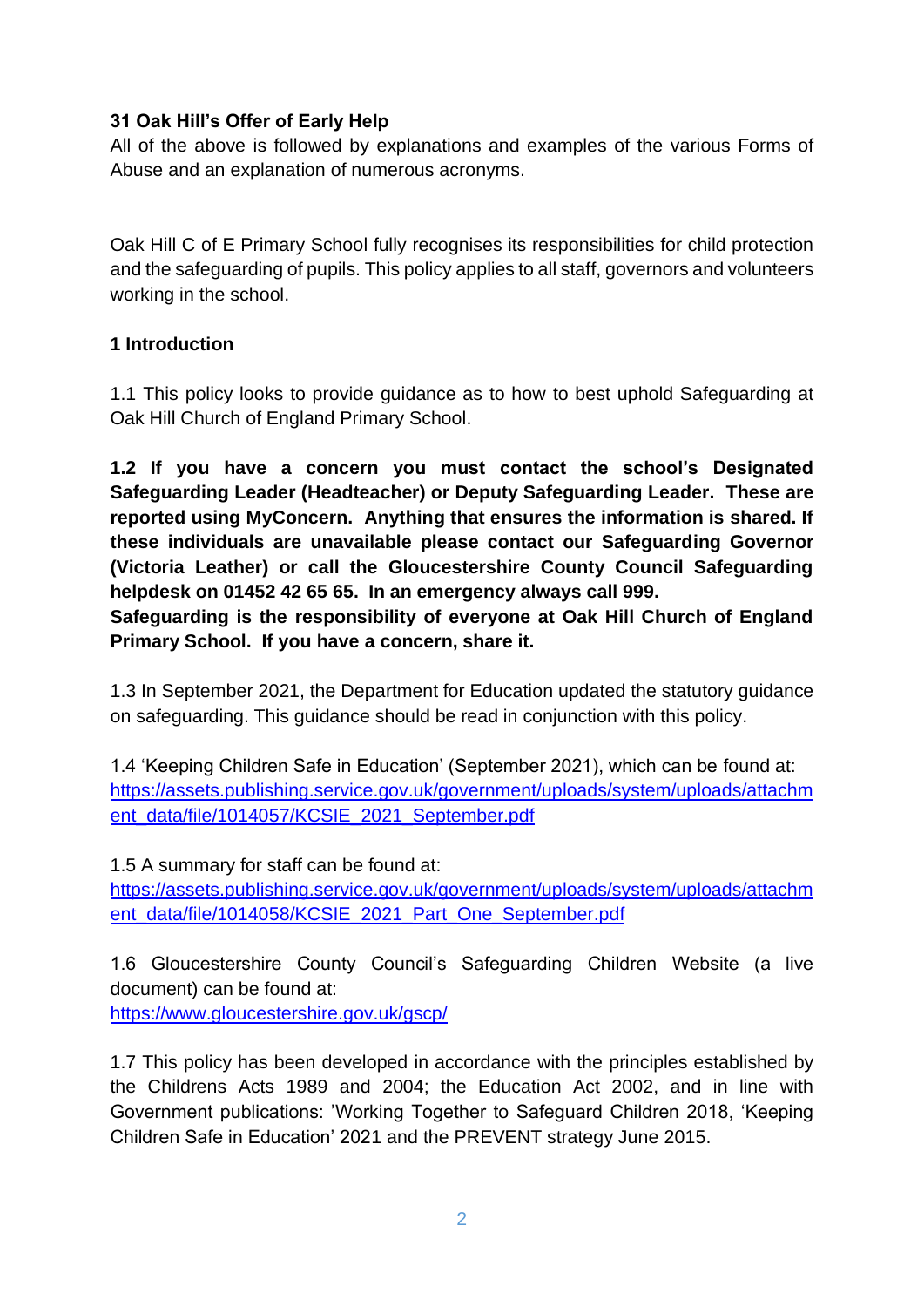1.8 The Governing Body takes seriously its responsibility under section 175 of the Education Act 2002 to safeguard and promote the welfare of children; and to work together with other agencies to ensure adequate arrangements within our school to identify, assess and support those children who are suffering harm. This policy has been developed in accordance with the principles established by the Children Acts 1989 and 2004; the Education Act 2002 and in line with statutory guidance: 'Working together to safeguard children' (DfE 2018) and 'Keeping children safe in education' (DfE 2021). This policy also takes on board procedures and guidance set out by Gloucestershire Safeguarding Children Panel.

1.9 The health, safety and welfare of all our children are of paramount importance to all the adults who work in our school. Our children have the right to protection, regardless of age, gender, race, culture or disability. They have a right to be safe; and feel safe, secure and listened to in our school. All staff believe that our school should provide a caring, positive, safe and stimulating environment that promotes the social, physical and moral development of all children as individuals.

#### **2 Mission Statement**

2.1 Maintain and continue to create an environment in which all children and young people feel safe, secure, valued and respected and where they can learn and fully develop.

2.2 Establish and maintain an environment where children are encouraged to talk, and are listened to when they have a worry or concern. Ensure children know they can approach staff if they are worried.

2.3 Establish and maintain an environment where school staff and volunteers are encouraged to share and are listened to when they have concerns about the safety and wellbeing of a child.

2.4 Ensure that all staff know the procedures for reporting a concern or making a child protection referral and that staff are well equipped to spot signs of abuse or a child in need of early help for a variety of reasons.

2.5 Ensure that any children who have been abused will be supported in line with a child protection plan, where deemed necessary.

2.6 Include opportunities in the curriculum for children to develop the skills they need to recognise and stay safe from abuse or from other areas of risk as part of a broad and balanced curriculum. Ensure our children are equipped with the skills they need to keep themselves safe.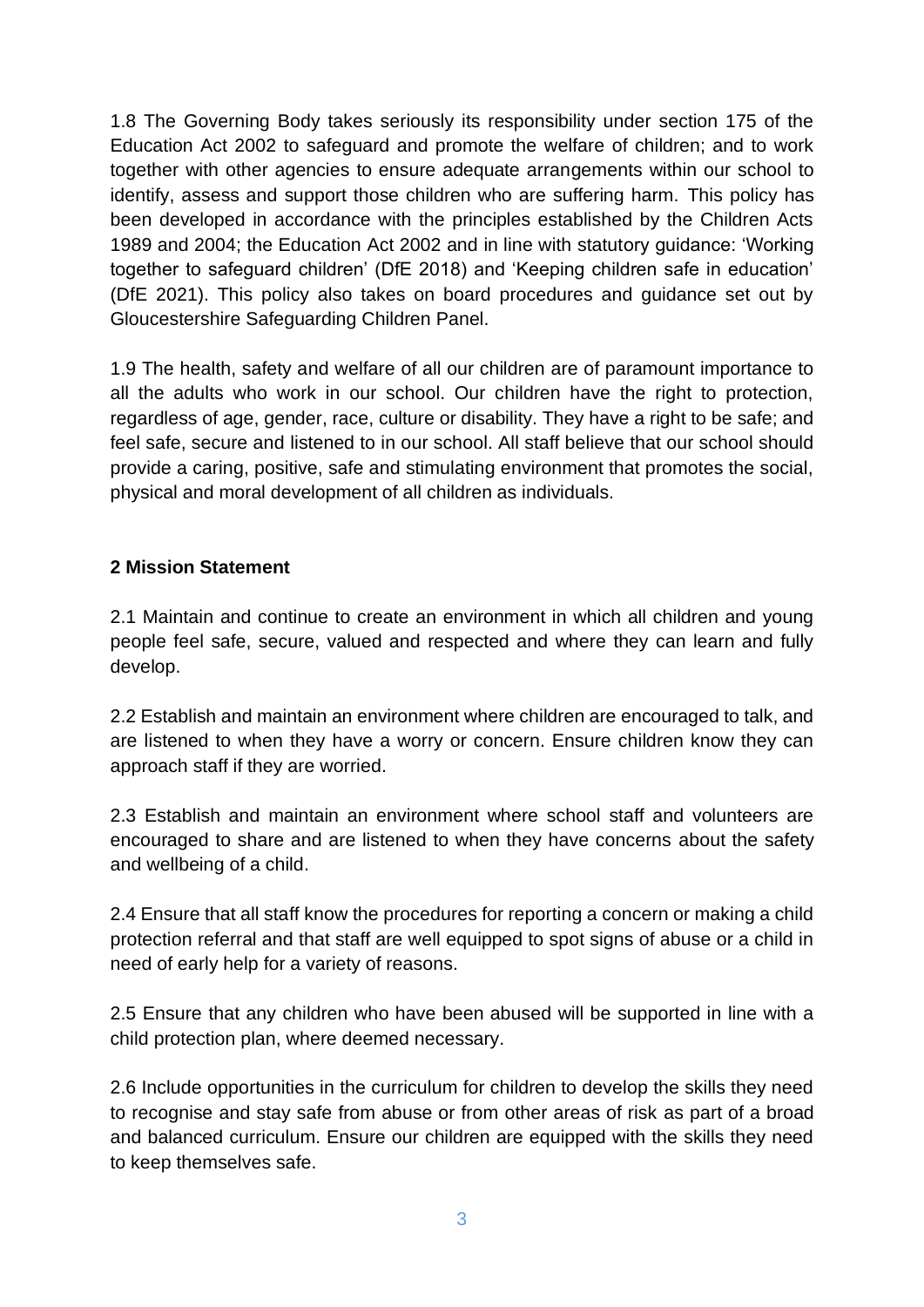2.7 Contribute to the Spiritual, Moral, Social and Cultural (SMSC) development of children as well as other key aspects of a young person's well-being (being healthy, staying safe, enjoying and achieving, making a positive contribution and achieving economic well-being).

2.8 To ensure that we have suitable staff working within our school by adhering stringently to safer recruitment processes and ensuring any unsuitable behaviour is reported and managed quickly using the Allegations Management procedures.

2.9 Ensure all staff members maintain an attitude of 'it could happen here' where safeguarding is concerned and that when issues arise about the welfare of a child, staff members always act in the interests of the child.

2.10 To ensure that within there is an understanding that **safeguarding is the responsibility of EVERYONE. If at any point there is immediate risk of serious harm to a child a referral must be made to social care immediately or dial 999. Anybody can make a referral.**

2.11 In our school, we respect our children. The atmosphere within our school encourages all children to do their best. We provide opportunities that enable our children to take and make decisions for themselves.

2.12 We recognise that abuse and neglect can result in underachievement. We strive to ensure that all our children make good educational progress.

2.13 Our teaching of personal, social and health education and citizenship, as part of the National Curriculum, helps to develop appropriate attitudes in our children, and makes them aware of the impact of their decisions on others. We also teach them how to recognise different risks in different situations, and how to behave in response to them.

#### **3 Statutory Framework**

3.1 In order to safeguard and promote the welfare of children, we will act in accordance with the following legislation and guidance:

- The Children Act 1989
- The Children Act 2004
- Education Act 2002 (section 175)

• Gloucestershire Safeguarding Children Panel (Inter-agency Child Protection and Safeguarding Children Procedures) (Electronic – live online https://www.gloucestershire.gov.uk/gscp/)

• Keeping Children Safe in Education (DFE 2021)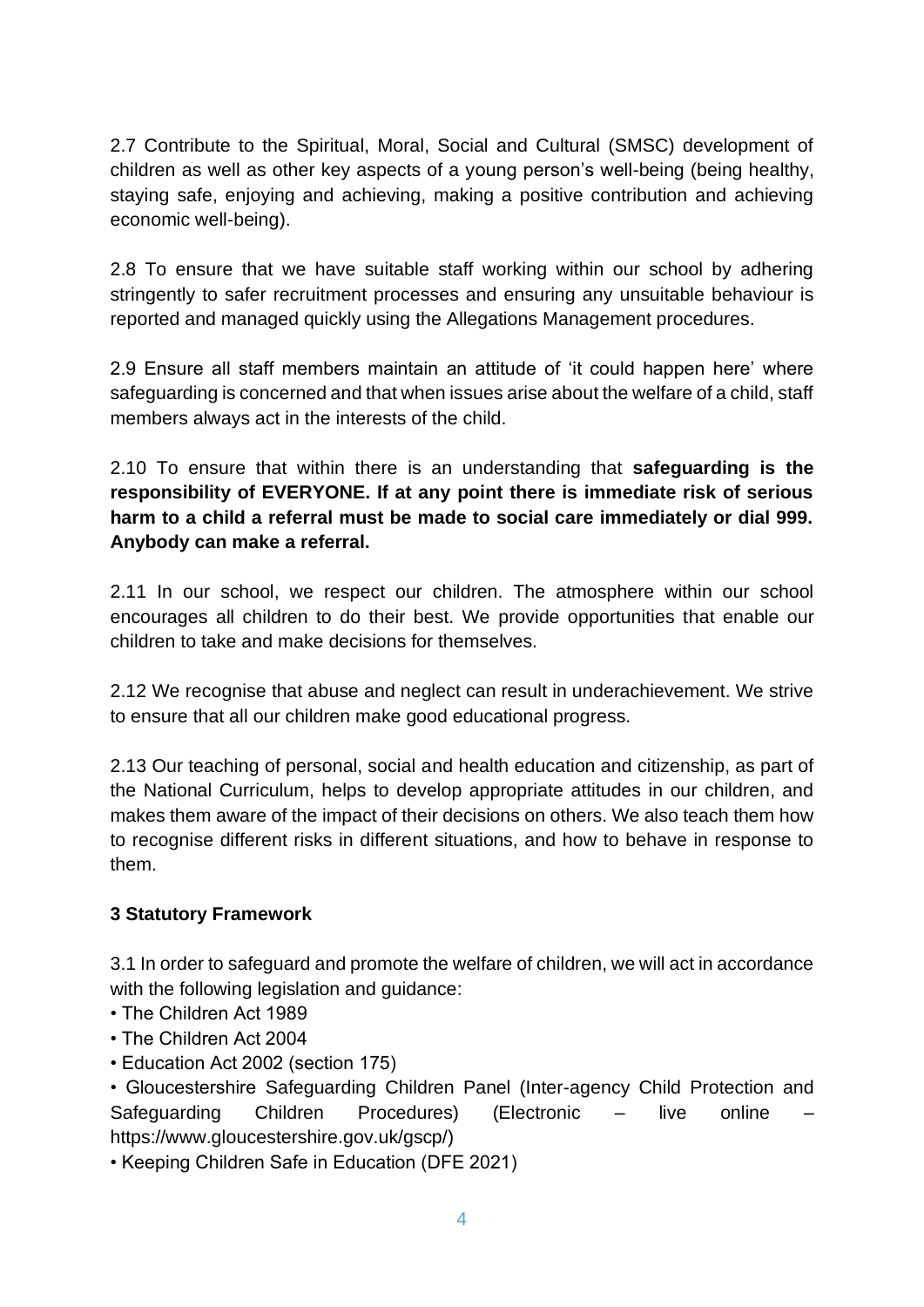• Keeping Children Safe in Education: information for all school and college staff (DFE 2021)

- Working Together to Safeguard Children (DfE 2018)
- The Education (Pupil Information) (England) Regulations 2005

3.2 Working Together to Safeguard Children (DfE 2018) requires all schools to follow the procedures for protecting children from abuse which are established by the Gloucestershire Safeguarding Children Board. Schools are also expected to ensure that they have appropriate procedures in place for responding to situations in which they believe that a child has been abused or are at risk of abuse - these procedures should also cover circumstances in which a member of staff is accused of, or suspected of, abuse.

3.3 Furthermore, Keeping Children Safe in Education (DfE September 2021) places the following responsibilities on all schools:

#### **Schools should be aware of and follow the procedures established by the Gloucestershire Safeguarding Children Panel(GSCP).**

- Staff should be alert to signs of abuse and know to whom they should report any concerns or suspicions.
- Schools should have procedures **(of which all staff are aware)** for handling suspected cases of abuse of pupils, **including procedures to be followed if a member of staff is accused of abuse, or suspected of abuse**.

A Designated Senior Person (referred to in 'Keeping Children Safe in Education (DFE, September 2021) as Designated Safeguarding Lead') should have responsibility for co-ordinating action within the school and liaising with other agencies.

### ● **Staff with the designated safeguarding lead responsibility should undergo updated child protection training every two years.**

3.4 Keeping Children Safe in Education (DfE September 2021) also states: **Governing bodies and proprietors should ensure there is an effective child protection policy in place together with a staff behaviour policy (code of conduct). Both should be provided to all staff – including temporary staff and volunteers – on induction**. The child protection policy should describe procedures which are in accordance with government guidance and refer to locally agreed inter-agency procedures put in place by the GSCP, be updated annually, and be available publicly either via the school or college website or by other means.

#### **4 Stakeholder Responsibilities:**

#### **Governing Body responsibilities**

4,1 All members of the Governing Body understand and fulfil their responsibilities: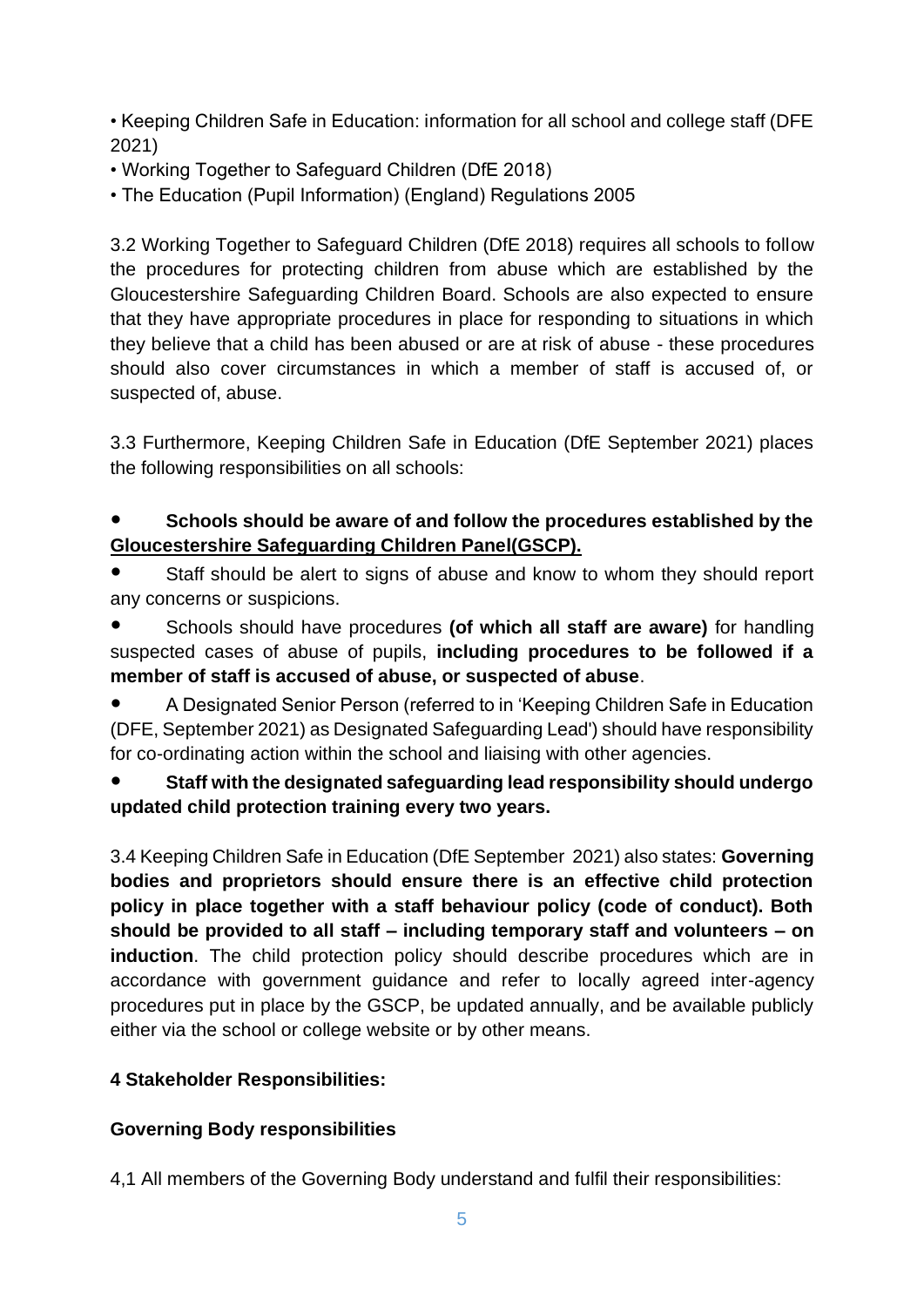Namely to ensure that:

A safeguarding children / child protection policy and a staff code of conduct is in place and reviewed regularly

- School operates safer recruitment procedures
- School has procedures for dealing with allegations against staff or volunteers
- A senior leader has Designated Safeguarding Lead responsibilities
- All staff have safeguarding training and update it as appropriate
- The policy is available on the school website or by other means

#### **Safeguarding Leads / Deputies responsibilities**

4.2 The Designated Safeguarding Lead for Child Protection and Safeguarding (DSL) in our school is Adam Greaves [head@oakhill.gloucs.sch.uk](mailto:head@oakhill.gloucs.sch.uk) (Headteacher). The Deputy Safeguarding Lead for Child Protection and Safeguarding (DDSL) is Charlotte Tarling [ctarling@oakhill.gloucs.sch.uk.](mailto:ctarling@oakhill.gloucs.sch.uk) .Further DDSL is Jacqui Edwards jedwards@oakhill.gloucs.sch.uk The Governor responsible for Child Protection and Safeguarding is Victoria Leather.

4.3 The Designated Safeguarding Lead and deputy Designated Safeguarding Leads will be guided by two principles:

In accordance with the Children Act, the welfare of the child is always paramount.

Confidentiality should be respected as far as possible.

4.4 A key role of the DSL is to be fully conversant with the procedures of the Gloucestershire Safeguarding Children's Panel (GSCP), and to ensure that the school takes action to support any child who may be at risk. The DSL must also make sure that all staff are aware of their responsibilities in relation to child protection. The DSL will work closely with other agencies as appropriate, as well as the GSCB, when investigating any allegations of abuse. All parties involved will handle such investigations in a sensitive manner, remembering all the time that the interests of the child are of paramount importance.

#### **Staff responsibilities:**

4.5 It is the responsibility of the Headteacher to ensure:

° that the governing body adopts appropriate policies and procedures to safeguard children in the school;

that these policies are implemented by all staff;

° that sufficient resources and time are allocated for staff to carry out their responsibilities effectively;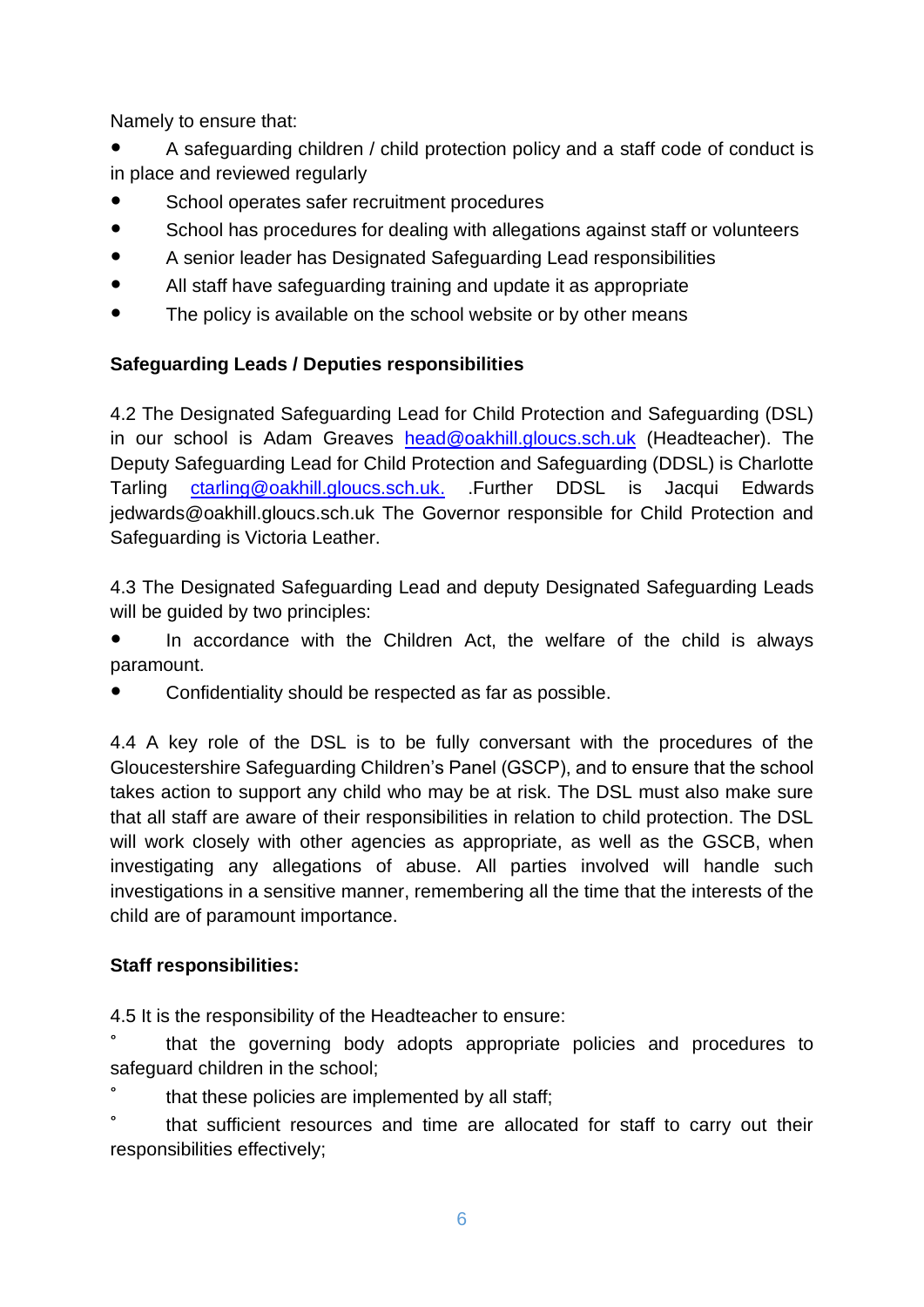° that staff are aware of their responsibilities and receive training and information to ensure they maintain their understanding of the sign and indicators of abuse.

° that all staff and adult helpers in the school are able to voice their concern if they feel that a child is vulnerable, or that there are any particular practices that are unsafe.

4.6 All staff have a responsibility to report to the DSL any concern they have about the safety of any child in their care. All concerns are to be completed by the individual member of staff using My Concern. My Concern forms should be completed with all relevant details and they are automatically passed to the DSL/DDSL immediately. Should any confidential information be held concerning any pupil their attainment record will be annotated with a coloured dot so that any member of school staff looking at these records will become aware of additional information. This information will be held confidentially by the DSL and SENCO.

4.7 All staff will be informed of any vulnerable pupils (these are identified using the suggested list within the OFSTED evaluation schedule), specifically within the class they work with but also within the school.

4.8 Staff have awareness training updated every year to ensure they are updated with relevant information regarding forms and evidence of abuse and safeguarding procedures. Staff have been provided access to copies of relevant documentation eg. Working together to Safeguard Children 2018 and Keeping Children Safe in Education 2021 and are required to sign a document to acknowledge they have read these.

#### **5 Child abuse**

5.1 Child abuse takes a variety of forms:

**Physical abuse** involves the hitting, shaking or other treatment of a child that can cause actual bodily harm.

**Sexual abuse** involves forcing or enticing a child into sexual activities, whether or not the child is aware what is happening. This includes non-contact situations, such as showing children pornography.

**Emotional abuse** is the persistent emotional ill-treatment of children, such as frightening them, or putting them in positions of danger. It is also an abuse to convey to children the feeling that they are worthless or unloved.

° Abuse can also take the form of **neglect**. This could involve failure to provide proper food and warmth, but it might also be failure to nurture to the emotional wellbeing of the child.

**Compromised Care:** Sometimes children need to be safeguarded due to the impact of factors which reduce their parent or carer's ability to care for them. This can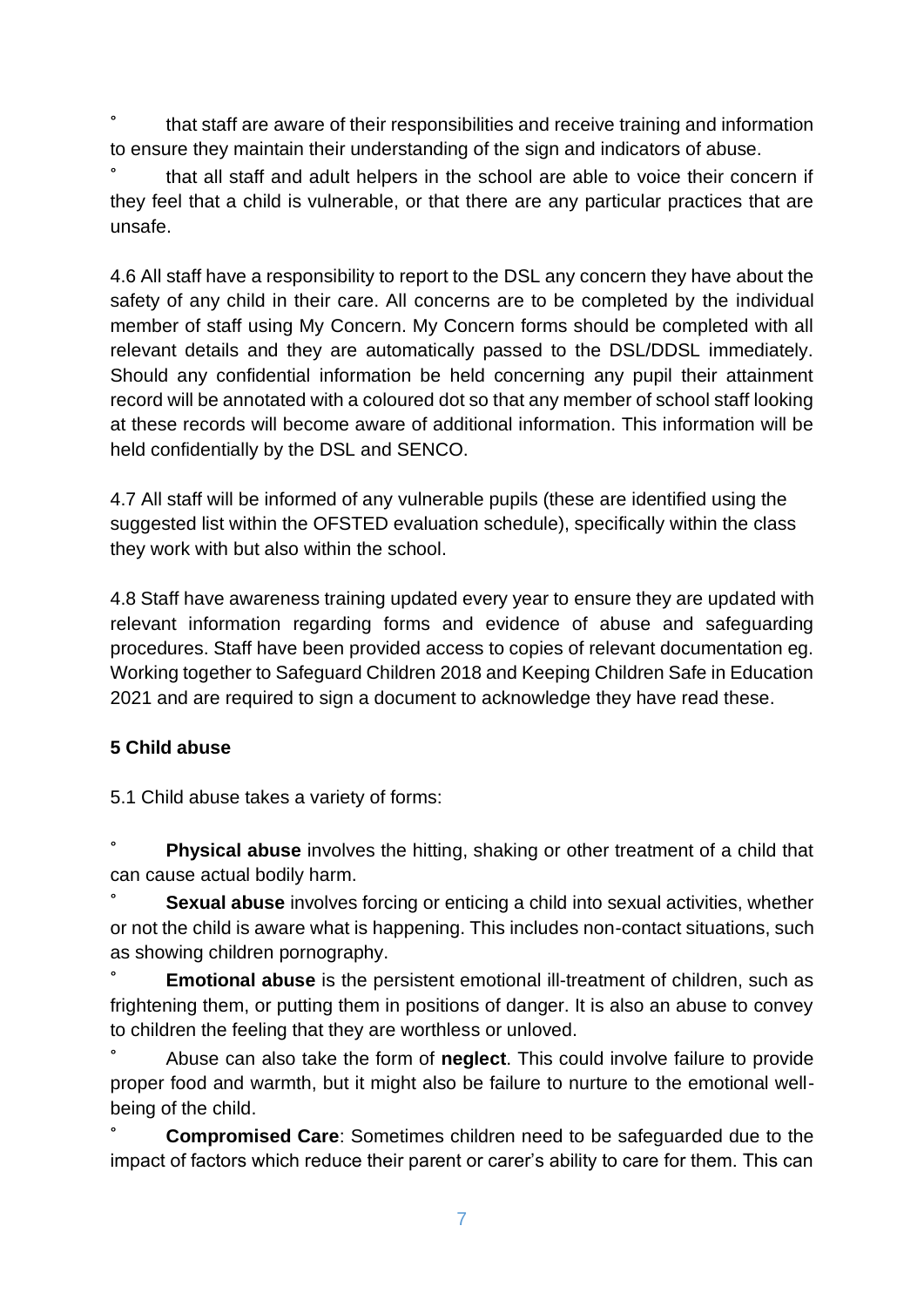have severe consequences for the child of it is not identified or no action is taken. Compromised care may arise due to:

Domestic Violence and Abuse: This is any incident of threatening behaviour, violence or abuse (psychological, physical, sexual, financial or emotional) between adults who are or have been intimate partners or family members, regardless of sexuality (Department of Health 2005). It occurs across the whole of society regardless of race, ethnicity, religion, social class, age, income and where a person lives.  $\Box$  Aware that witnessing domestic violence and abuse constitutes harm to a child or young person.

Mental illness of parent or carer: If a parent or carer has a mental illness, it is important not to make assumptions or generalise. However, assessment is important as there may be times that due to the effects of the illness on the parent or carer's behaviour or the effects of medication, there is a possibility that some children may be adversely affected or be at risk of harm.

Drug or alcohol misuse of parent or carer: If a parent or carer misuses drugs or alcohol, this may impact on their parenting capacity but it is important not to generalise or make assumptions in this respect. Some substances may induce behaviour that increases the risk of harm or neglect to the child. The child's safety may also be compromised in other ways.

Learning disability of parent or carer: If a parent or carer has a learning disability, it is important not to make assumptions or generalise. Specialist assessment is recommended and Adult Learning Disability Services should provide valuable input into assessments relating to any child. Children may be particularly vulnerable where both parents/carers have a learning disability, as the parents may need support to develop the understanding, resources, skills and experience to meet the needs of their children.

Fabricated or induced illness (FII): Fabricated or induced illness (FII) is a rare form of child abuse. It occurs when a parent or carer, usually the child's biological mother, exaggerates or deliberately causes symptoms of illness in the child. FII is also known as Munchausen's syndrome by proxy. The term FII covers a wide range of cases and behaviours involving parents seeking healthcare for a child. This ranges from extreme neglect (failing to seek medical care) to induced illness.

Persistent offending behaviour of parent or carer: If a parent or carer is involved in persistent offending behaviour the child's safety may be compromised. For example, the child's home may be targeted or there may be an 'open house' where it is unclear who is providing care for the child, and where individuals who pose a risk of harm may have access to the child.

#### **6 Identification of concerns**

6.1 We recognise that because of the day to day contact with children, school staff are well placed to observe the outward signs of abuse. The school will therefore: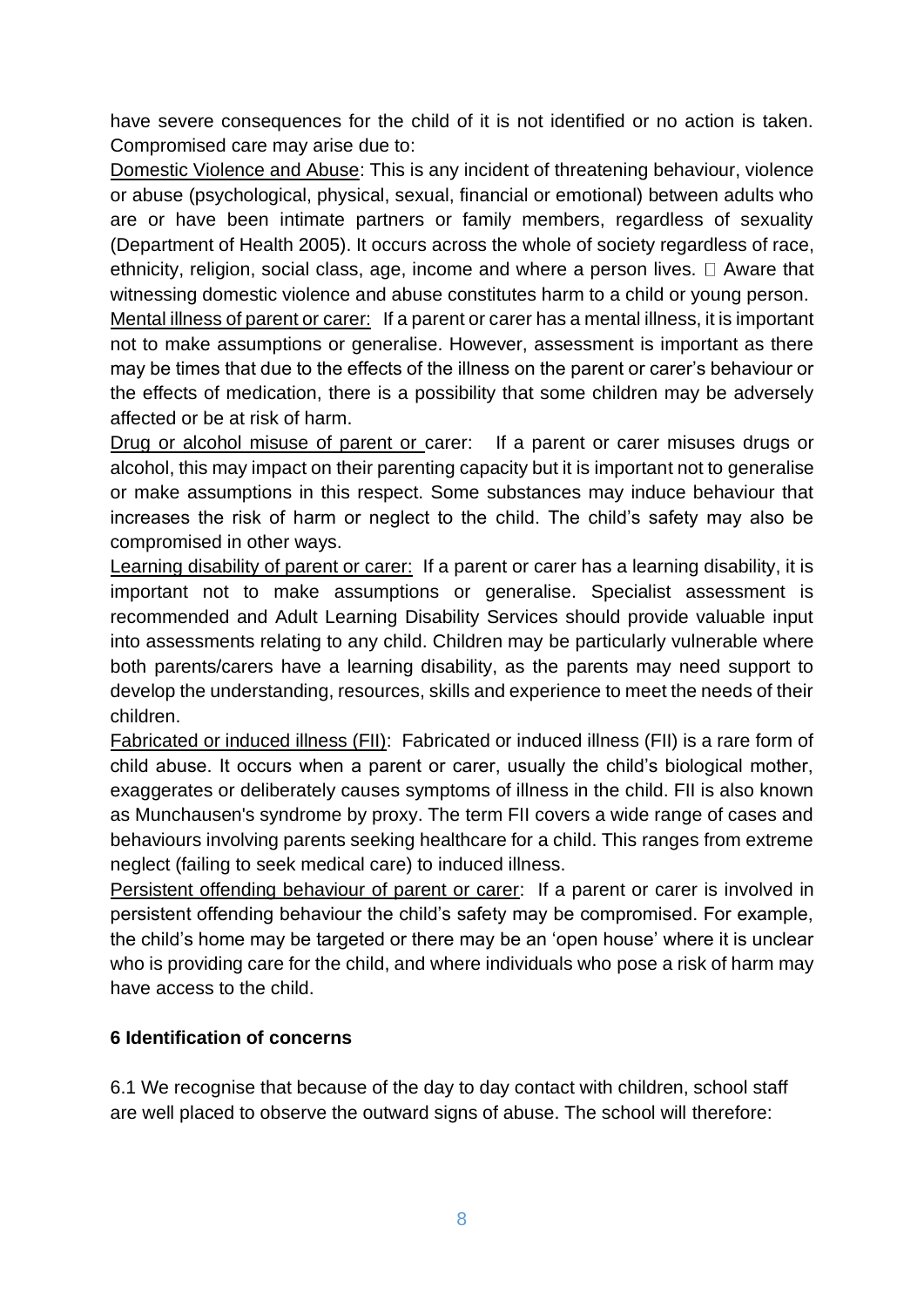- Establish and maintain an environment where children feel secure, are encouraged to talk, and are listened to.
- Ensure children know that there are adults in the school whom they can approach if they are worried.

Include opportunities in the PSHCE curriculum for the children to develop the skills they need to recognise and stay safe from abuse.

# **7 Safeguarding / Child Protection Procedures**

7.1 We will follow the procedures set out by the Local Safeguarding Children Board, these can be found on the GSCP website (https://www.gloucestershire.gov.uk/gscp/) or in the appendix to this policy. If necessary staff will refer to and follow the South West Procedure Guidelines to investigate any allegations, these can be found at [www.online-procedures.co.uk/swcpp/](http://www.online-procedures.co.uk/swcpp/) We will also take account of guidance issued by the Department for Children, Families and Schools to:

- Ensure we have a designated senior person for safeguarding (child protection) who has received appropriate training and support for this role.
- Ensure we have a nominated governor responsible for child protection.
- Ensure that a single Central Record of staff DBS checks is kept up-dated regularly.

Ensure every member of staff (including temporary and supply staff and volunteers) and governing body knows the name of the designated senior lead responsible for child protection and their role.

Ensure that all staff and volunteers understand their responsibilities in being alert to the signs of abuse and responsibility for referring any concerns to the designated senior person responsible for child protection.

Ensure that parents have an understanding of the responsibility placed on the school and staff for child protection by setting out their obligations in the school prospectus

Notify the relevant social worker if there is an unexplained absence of a pupil who has a Child Protection Plan.

Ensure that the Audit of Safeguarding Children is accurately completed. The school aims to achieve Level 1 or 2.

Develop effective links with relevant agencies and co-operate as required with their enquiries regarding child protection matters including attendance at child protection conferences and core groups.

Keep written records of concerns about children, even when there is no need to refer to the matter immediately.

Ensure all records are kept securely; separate from the main pupil file, and in locked locations.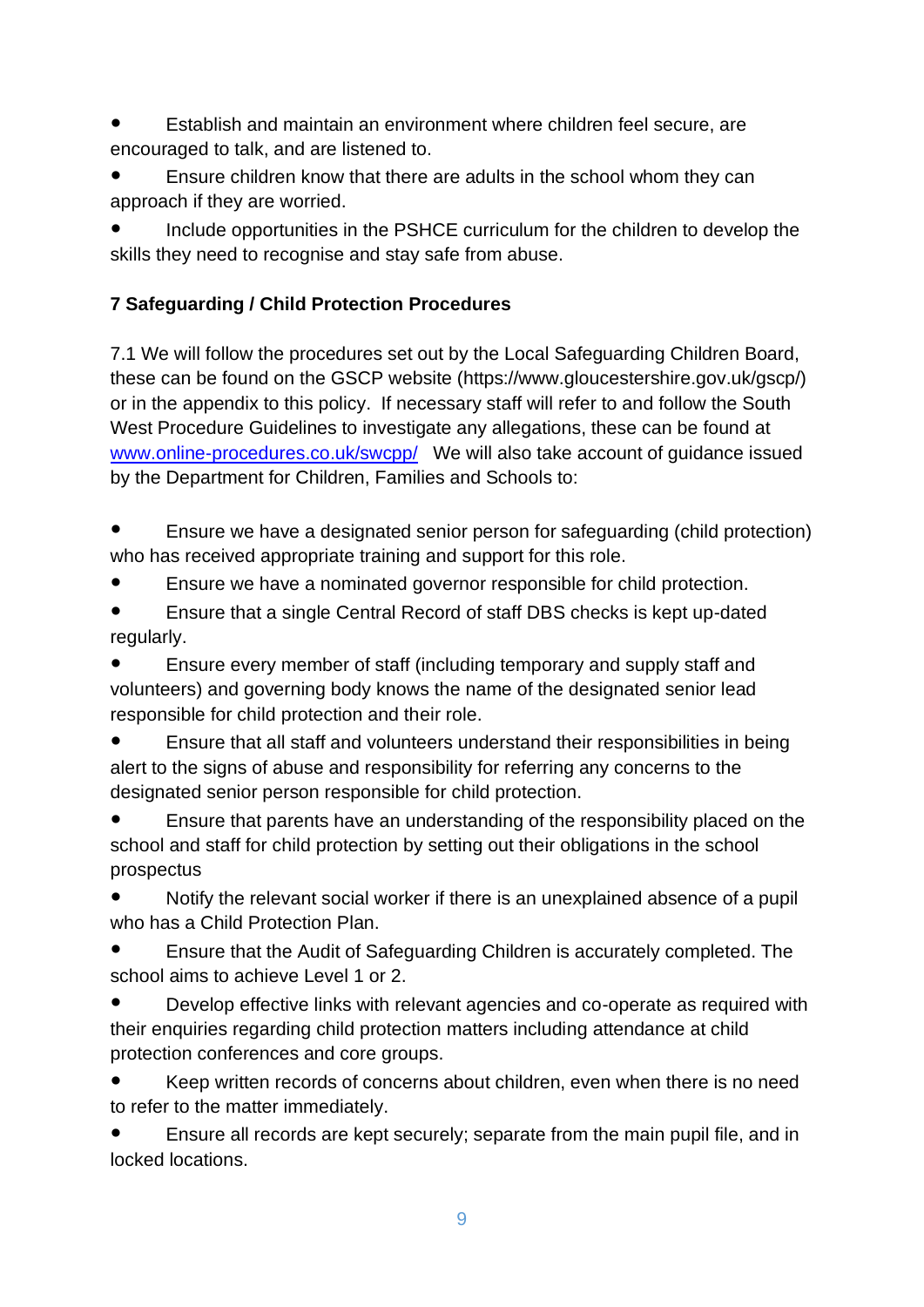Develop and then follow procedures where an allegation is made against a member of staff or volunteer including supply or agency workers, contractors or governors.

- Ensure safe recruitment practices are always followed.
- Ensure safe practices are adhered to for all pupils travelling on the school bus.

● Maintain good communication with the school bus provider in case there are any concerns relating to a child's safety whilst travelling to school and back home.

#### **8 Procedure to be followed if an adult has concerns about a child**

Any action taken by the named DSL when dealing with an issue of child protection must be in accordance with the procedures outlined in the LA's Child Protection guidelines.

All adults in our school share responsibility for keeping our children safe. We may on occasion report concerns which, on investigation, prove unfounded.

If teachers suspect that a child in their class may be a victim of abuse, they should not try to investigate, but should immediately inform the DSL about their concerns. Abuse can be of a physical, sexual or emotional nature. It can also be the result of neglect. Staff must not keep to themselves any information about abuse which a child gives them; they are required by law to pass this information on.

If a child alleges abuse, the school will usually make a referral to the LA without first informing parents. However, in some circumstances parents will be informed first.

If a referral is made, a case conference is likely to be called. Case conferences offer the opportunity to share information and formulate a plan of action. Staff are expected to attend and participate in all case conferences and meetings held.

### **If a member of staff thinks a child or young person is at immediate risk of significant harm they should contact the Children's Helpdesk on: 01452 426565 or in an emergency always call 999. Do not wait to discuss this with the DSL/DDSL but do report it afterwards.**

#### **9 Anti-Bullying**

Our school policy on anti-bullying is set out in our anti-bullying and hate policy. This acknowledges that to allow or condone bullying may lead to consideration under child protection procedures. This includes all forms e.g. cyber, racist, homophobic and gender related bullying. We keep a record of known bullying incidents. All staff are aware that children with SEND and / or differences/perceived differences are more susceptible to being bullied / victims of child abuse. We keep a record of bullying incidents.

We recognise that to successfully deal with bullying we:

involve parents to ensure that they are clear that the school does not tolerate bullying and are aware of the procedures to follow if they believe that their child is being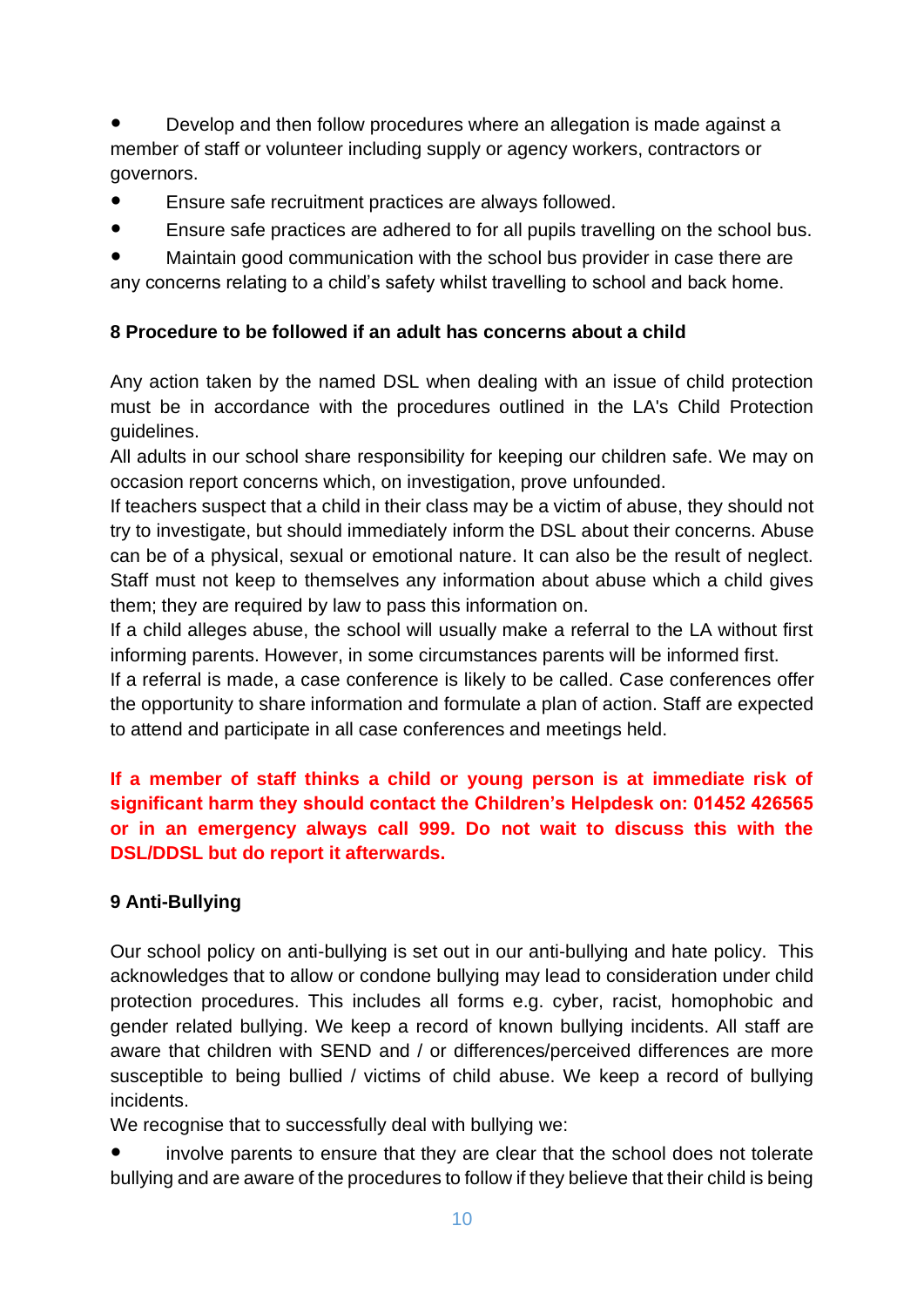bullied. Parents feel confident that the school will take any complaint about bullying seriously and resolve the issue in a way that protects the child, and they reinforce the value of good behaviour at home

involve pupils. All pupils understand the school's approach and are clear about the part they can play to prevent bullying, including when they find themselves as bystanders

regularly evaluate and update their approach to take account of developments in technology, for instance updating 'acceptable use' policies for computers

implement disciplinary sanctions. The consequences of bullying reflect the seriousness of the incident so that others see that bullying is unacceptable

openly discuss differences between people that could motivate bullying, such as religion, ethnicity, disability, gender or sexuality. Also children with different family situations, such as looked after children or those with caring responsibilities. Schools can also teach children that using any prejudice based language is unacceptable

use specific organisations or resources for help with particular problems. Schools can draw on the experience and expertise of anti-bullying organisations with a proven track record and/or specialised expertise in dealing with certain forms of bullying

● provide effective staff training. Anti-bullying policies are most effective when all school staff understand the principles and purpose of the school's policy, its legal responsibilities regarding bullying, how to resolve problems, and where to seek support. Schools can invest in specialised skills to help their staff understand the needs of their pupils, including those with special educational needs and/or disability (SEND) and lesbian, gay, bisexual and transgender (LGB&T) pupils

work with the wider community such as the police and children's services where bullying is particularly serious or persistent and where a criminal offence may have been committed. Successful schools also work with other agencies and the wider community to tackle bullying that is happening outside school

make it easy for pupils to report bullying so that they are assured that they will be listened to and incidents acted on. Pupils should feel that they can report bullying which may have occurred outside school including cyber-bullying

create an inclusive environment. Schools should create a safe environment where pupils can openly discuss the cause of their bullying, without fear of further bullying or discrimination

celebrate success. Celebrating success is an important way of creating a positive school ethos around the issue.

#### **10 Racist Incidents**

Our policy on racist incidents is set out separately, and acknowledges that repeated racist incidents or a single serious incident may lead to consideration under child protection procedures. We keep a record of racist incidents.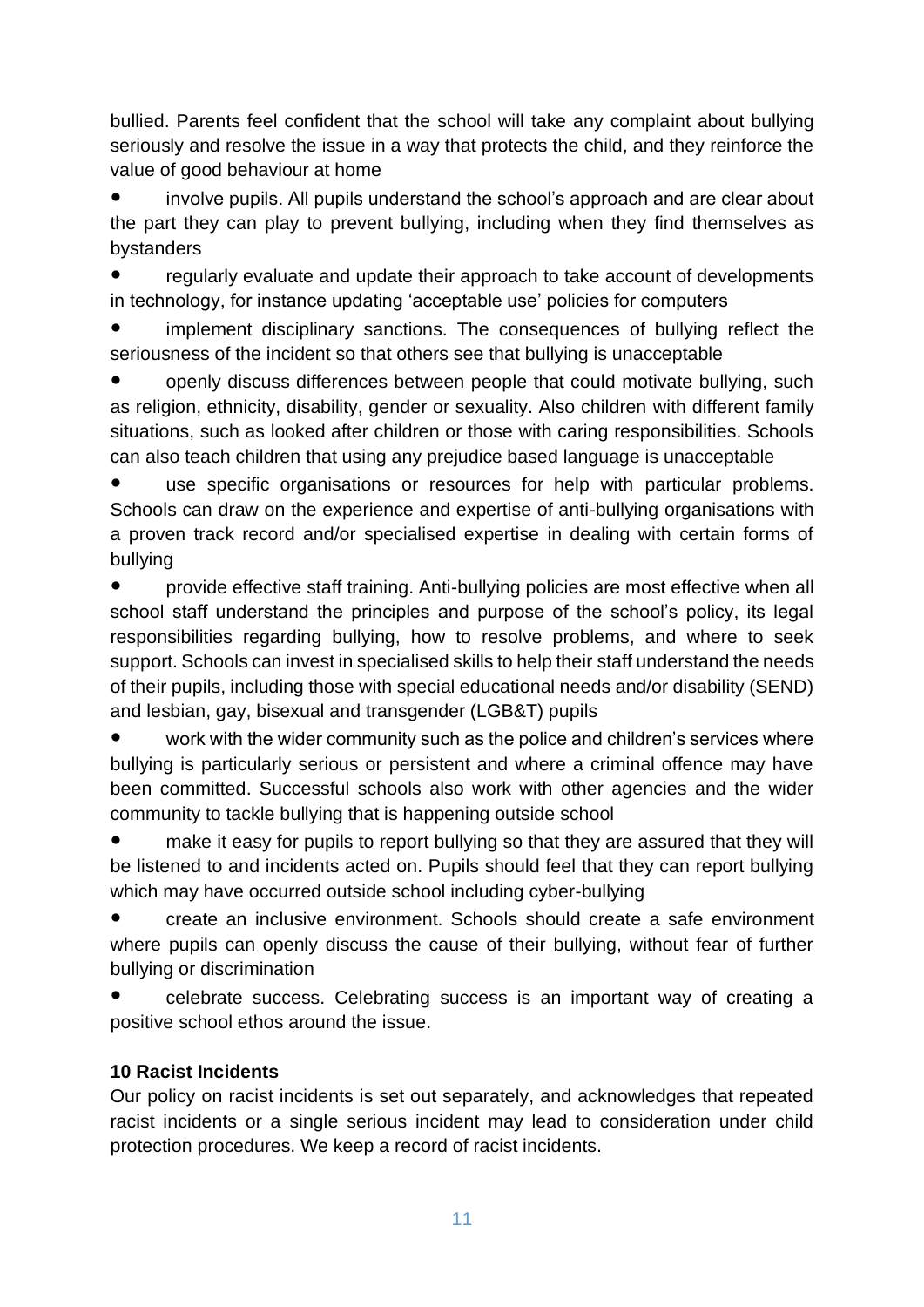#### **11 Procedure where Honour Based Violence, Forced Marriage, Female Genital Mutilation is suspected/alleged**

Honour based Violence is a collection of practices used to control behaviour within families to protect perceived cultural or religious beliefs and honour. Violence can occur when offenders perceive that a relative has shamed the family or community by breaking their 'code of honour'. Honour Based Violence cuts across all cultures and communities: Turkish, Kurdish, Afghani, South Asian, African, Middle Eastern, South and Eastern European for example. This is not an exhaustive list. Where a culture is heavily male dominated, HBV may exist.

'A forced marriage is a marriage in which one or both spouses do not (or, in the case of some vulnerable adults, cannot) consent to the marriage and duress is involved. Duress can include physical, psychological, financial, sexual and emotional pressure.' For more information see;

[http://www.fco.gov.uk/en/travel-and-living-abroad/when-things-go-wrong/forced](http://www.fco.gov.uk/en/travel-and-living-abroad/when-things-go-wrong/forced-marriage/)[marriage/](http://www.fco.gov.uk/en/travel-and-living-abroad/when-things-go-wrong/forced-marriage/)

[http://www.fco.gov.uk/en/travel-and-living-abroad/when-things-go-wrong/forced](http://www.fco.gov.uk/en/travel-and-living-abroad/when-things-go-wrong/forced-marriage/case-studies/safer-schools-partnership)[marriage/case-studies/safer-schools-partnership](http://www.fco.gov.uk/en/travel-and-living-abroad/when-things-go-wrong/forced-marriage/case-studies/safer-schools-partnership)

#### **12 Female Genital Mutilation**

Female Genital Mutilation (FGM) is the partial or complete removal, or modification of, the female genitalia for cultural or religious reasons. In most cases, FGM can be seen as an attempt to prevent female infidelity and sexual independence by reducing a woman's sex drive.

For more information see; [http://www.fco.gov.uk/en/travel-and-living-abroad/when](http://www.fco.gov.uk/en/travel-and-living-abroad/when-things-go-wrong/fgm/)[things-go-wrong/fgm/](http://www.fco.gov.uk/en/travel-and-living-abroad/when-things-go-wrong/fgm/)

If you suspect or it is alleged that any of the above has happened or there is an immediate risk to a child, please follow the same procedure under 'Procedure to follow if adults have concerns'.

#### **13 Child sexual exploitation (CSE)**

Child sexual exploitation (CSE) involves exploitative situations, contexts and relationships where young people receive something (for example food, accommodation, drugs, alcohol, gifts, money or in some cases simply affection) as a result of engaging in sexual activities. Sexual exploitation can take many forms ranging from the seemingly 'consensual' relationship where sex is exchanged for affection or gifts, to serious organised crime by gangs and groups. What marks out exploitation is an imbalance of power in the relationship. Sexual exploitation involves varying degrees of coercion, intimidation or enticement, including unwanted pressure from peers to have sex, sexual bullying including cyberbullying and grooming. Some young people who are being sexually exploited do not exhibit any external signs of this abuse. If you suspect or it is alleged that any of the above has happened or there is an immediate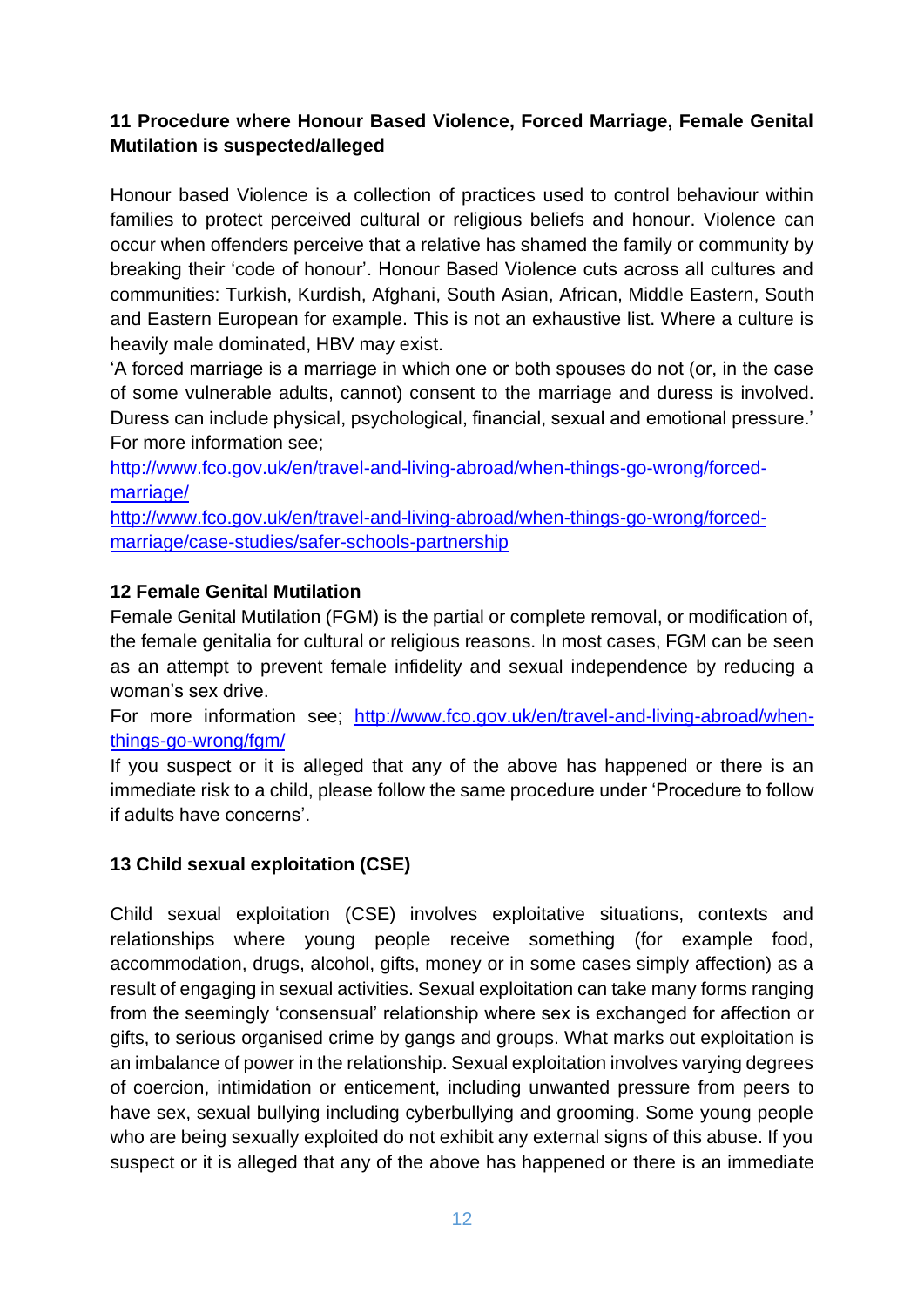risk to a child, please follow the same procedure under 'Procedure to follow if adults have concerns'.

#### **14 Sharing of nudes and semi-nudes**

The sharing of nudes and semi-nudes or 'Sexting' is the exchange of self-generated sexually explicit images, through mobile picture messages or webcams over the internet. 'Sexting' is often seen as flirting by children and young people who feel that it's a part of normal life.

NSPCC online information 2015

Where staff have concerns regarding a child accessing or sending images, they should contact the DSL immediately for further advice.

#### **15 Peer on Peer Abuse**

#### **Allegations of abuse made against other pupils**

We recognise that children are capable of abusing their peers. Abuse will never be tolerated or passed off as "banter", "just having a laugh" or "part of growing up", as this can lead to a culture of unacceptable behaviours and an unsafe environment for pupils. We also recognise the gendered nature of peer-on-peer abuse. However, all peer-onpeer abuse is unacceptable and will be taken seriously.

Most cases of pupils hurting other pupils will be dealt with under our school's behaviour policy, but this child protection and safeguarding policy will apply to any allegations that raise safeguarding concerns. This might include where the alleged behaviour:

- Is serious, and potentially a criminal offence
- Could put pupils in the school at risk
- Is violent
- Involves pupils being forced to use drugs or alcohol

Involves sexual exploitation, sexual abuse or sexual harassment, such as indecent exposure, sexual assault, upskirting or sexually inappropriate pictures or videos (including the sharing of nudes and semi-nudes)

● See appendix 4 for more information about peer-on-peer abuse.

#### **Procedures for dealing with allegations of peer-on-peer abuse**

If a pupil makes an allegation of abuse against another pupil:

You must record the allegation and tell the DSL, but do not investigate it

The DSL will contact the local authority children's social care team and follow its advice, as well as the police if the allegation involves a potential criminal offence

The DSL will put a risk assessment and support plan into place for all children involved (including the victim(s), the child(ren) against whom the allegation has been made and any others affected) with a named person they can talk to if needed

The DSL will contact the children and adolescent mental health services (CAMHS), if appropriate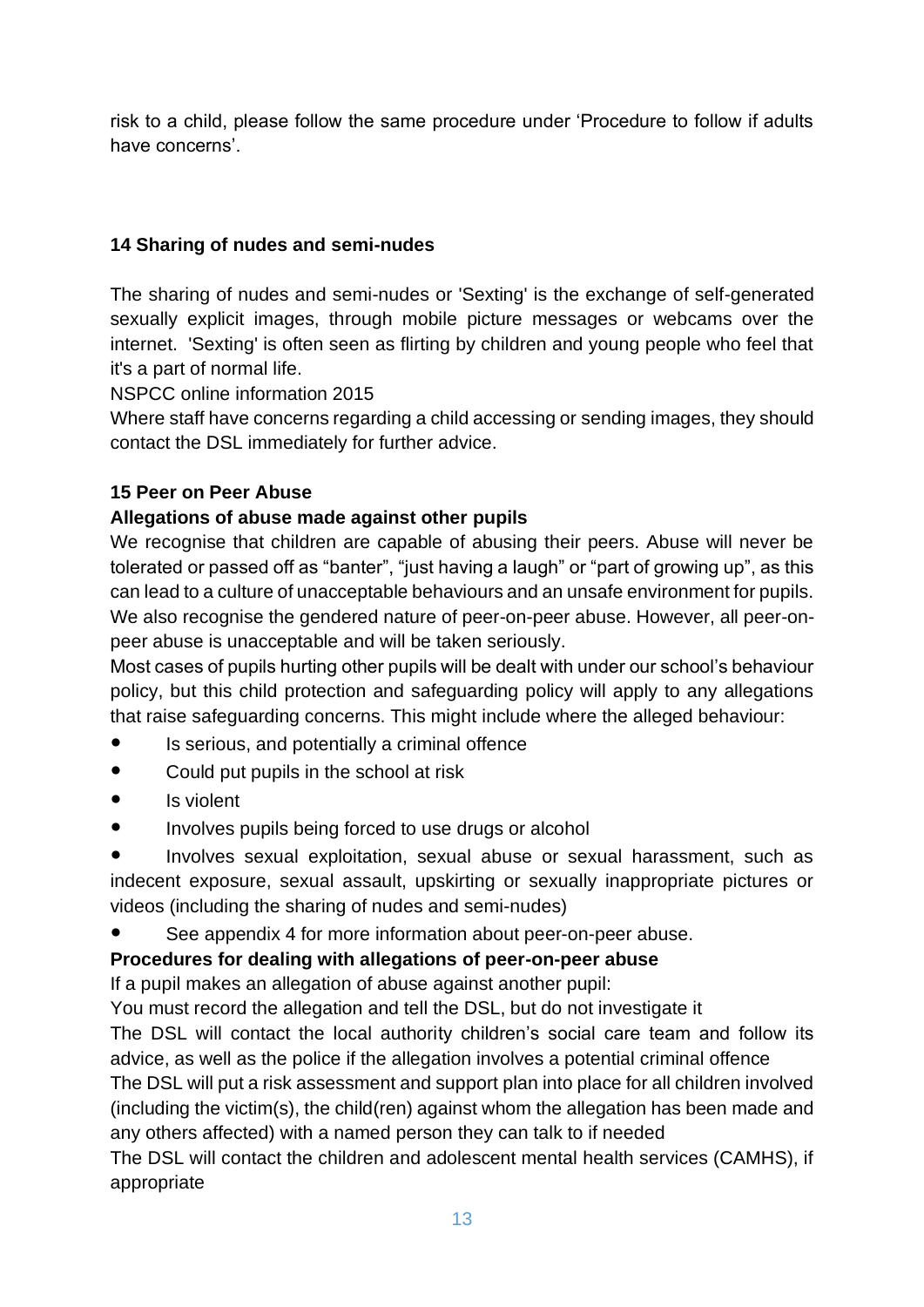Add further details here depending on your school's procedures for recording, investigating and dealing with allegations, and supporting victims, perpetrators and any other children affected.

### **Creating a supportive environment in school and minimising the risk of peer-onpeer abuse**

We recognise the importance of taking proactive action to minimise the risk of peeron-peer abuse, and of creating a supportive environment where victims feel confident in reporting incidents.

To achieve this, we will:

Challenge any form of derogatory or sexualised language or inappropriate behaviour between peers, including requesting or sending sexual images

Be vigilant to issues that particularly affect different genders  $-$  for example, sexualised or aggressive touching or grabbing towards female pupils, and initiation or hazing type violence with respect to boys

Ensure our curriculum helps to educate pupils about appropriate behaviour and consent

Ensure pupils are able to easily and confidently report abuse using our reporting systems

Ensure staff reassure victims that they are being taken seriously

● Ensure staff are trained to understand:

o How to recognise the indicators and signs of peer-on-peer abuse, and know how to identify it and respond to reports

o That even if there are no reports of peer-on-peer abuse in school, it does not mean it is not happening – staff should maintain an attitude of "it could happen here"

o That if they have any concerns about a child's welfare, they should act on them immediately rather than wait to be told, and that victims may not always make a direct report. For example:

- Children can show signs or act in ways they hope adults will notice and react to
- A friend may make a report
- A member of staff may overhear a conversation
- A child's behaviour might indicate that something is wrong

o That certain children may face additional barriers to telling someone because of their vulnerability, disability, gender, ethnicity and/or sexual orientation

o That a pupil harming a peer could be a sign that the child is being abused themselves, and that this would fall under the scope of this policy

o The important role they have to play in preventing peer-on-peer abuse and responding where they believe a child may be at risk from it

o That they should speak to the DSL if they have any concerns

#### **16 Gender Identity and Sexuality**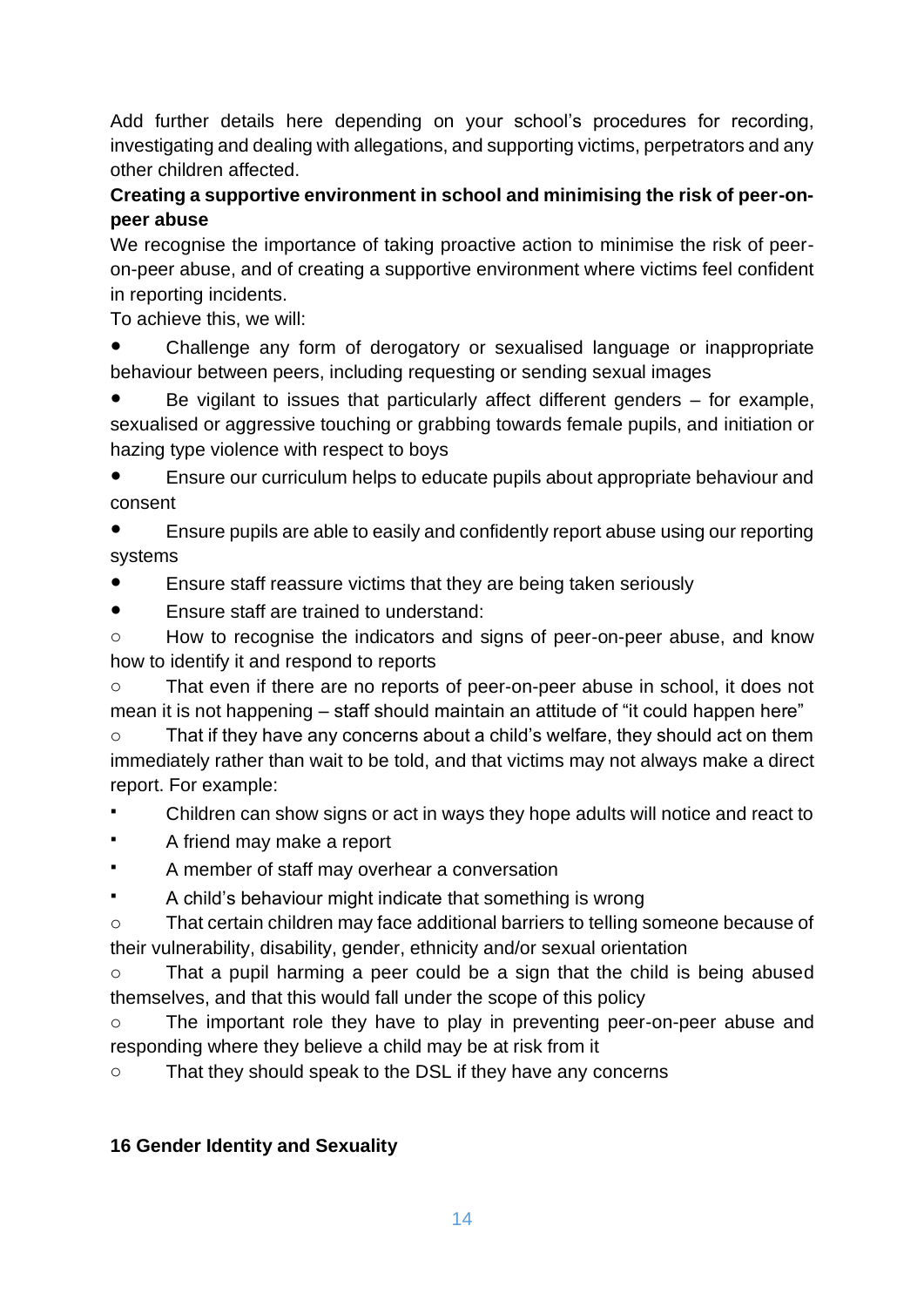We believe that Relationship and Sex Education should meet the needs of all pupils regardless of their developing sexuality and gender identity and be able to deal honestly and sensitively with sexual orientation, answer appropriate questions and offer support. The school liaises with parents on this issue to reassure them of the content and context.

#### **17 Violence against Women and Girls (VAWG)**

If professionals become aware that a child is being subjected to violence, they should always follow their child protection process. Professionals should note that male victims will receive the same access to protection.

#### **18 Radicalisation**

Radicalisation is defined as the act or process of making a person more radical or favouring of extreme or fundamental changes in political, economic or social conditions, institutions or habits of the mind. Extremism is defined as the holding of extreme political or religious views.

Although serious incidents involving radicalisation have not occurred at Oak Hill C of E Primary School to date, we will be constantly vigilant and remain fully informed about the issues which affect the wider community. Staff are trained to understand that that instances of radicalisation 'could happen here' and to refer any concerns to the DSL and all teachers have completed basic training from the college of policing relating to the PREVENT strategy. Following this training our staff should understand when it is appropriate to make a referral to the Channel programme. Channel is a programme which focuses on providing support at an early stage to people who are identified as being vulnerable to being drawn into terrorism. It provides a mechanism for schools to make referrals if they are concerned that an individual might be vulnerable to radicalisation. An individual's engagement with the programme is entirely voluntary at all stages.

Protecting children from the risk of radicalisation should be seen as part of schools' wider safeguarding duties, and is similar in nature to protecting children from other forms of harm and abuse. During the process of radicalisation it is possible to intervene to prevent vulnerable people being radicalised. There is no single way of identifying an individual who is likely to be susceptible to an extremist ideology. It can happen in many different ways and settings. Specific background factors may contribute to vulnerability which are often combined with specific influences such as family, friends or online, and with specific needs for which an extremist or terrorist group may appear to provide an answer. The internet and the use of social media in particular has become a major factor in the radicalisation of young people. As with managing other safeguarding risks, staff should be alert to changes in children's behaviour which could indicate that they may be in need of help or protection. School staff should use their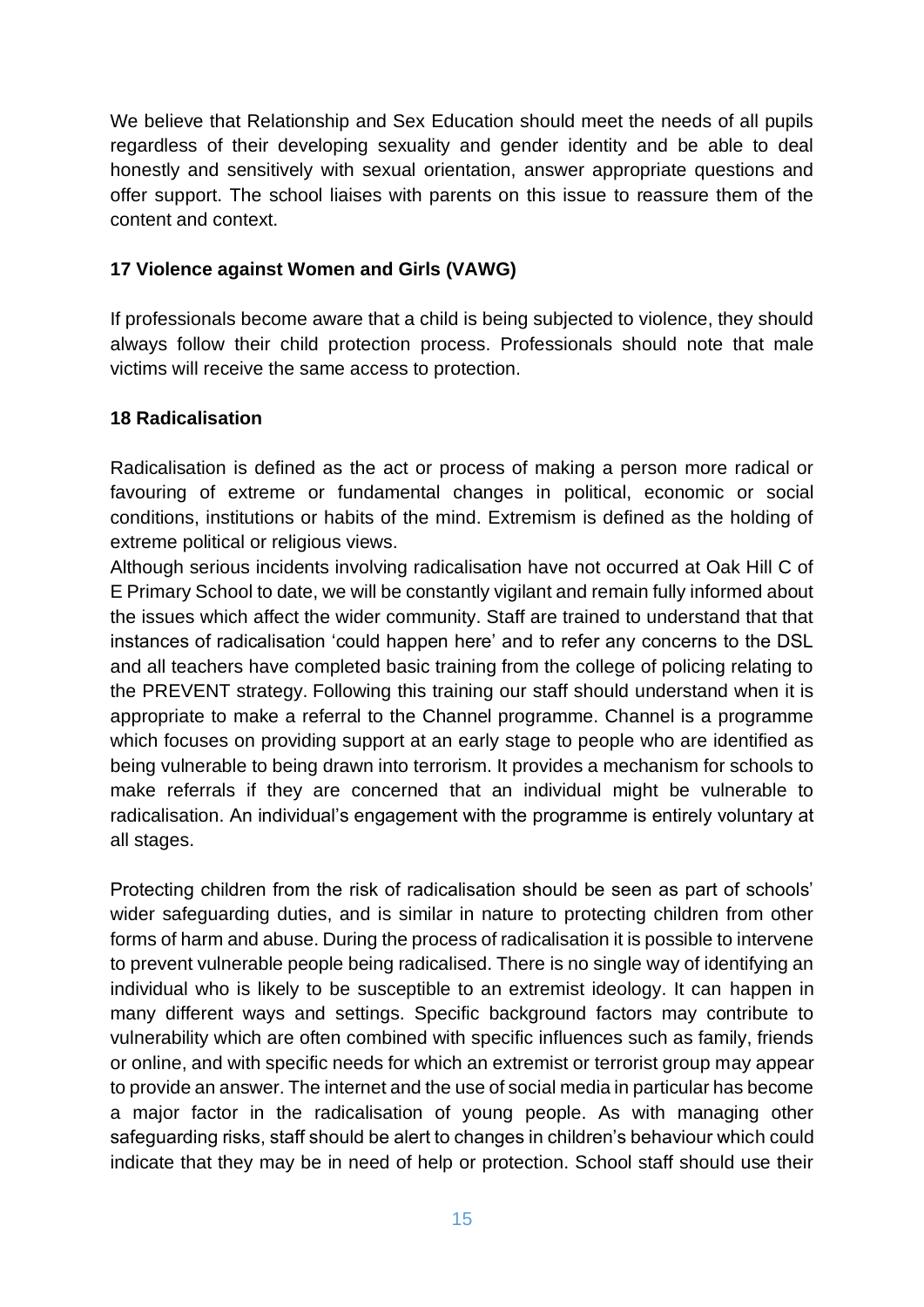professional judgement in identifying children who might be at risk of radicalisation and act proportionately which may include making a referral to the Channel programme.

# **19 Prevent**

From 1 July 2015 specified authorities, including all schools as defined in the summary of this guidance, are subject to a duty under section 26 of the Counter-Terrorism and Security Act 2015 ("the CTSA 2015"), in the exercise of their functions, to have "due regard" to the need to prevent people from being drawn into terrorism". This duty is known as the Prevent duty. It applies to a wide range of public-facing bodies. Bodies to which the duty applies must have regard to statutory guidance issued under section 29 of the CTSA 2015 ("the Prevent guidance"). Paragraphs 57-76 of the Prevent guidance are concerned specifically with schools (but also cover childcare). The statutory Prevent guidance summarises the requirements on schools in terms of four general themes: risk assessment, working in partnership, staff training and IT policies.

Schools are expected to assess the risk of children being drawn into terrorism, including support for extremist ideas that are part of terrorist ideology. This means being able to demonstrate both a general understanding of the risks affecting children and young people in the area and a specific understanding of how to identify individual children who may be at risk of radicalisation and what to do to support them. It is not necessary for schools and colleges to have distinct policies on implementing the Prevent duty.

# **20 Trafficking**

Wherever staff or volunteers come into contact with a child who has arrived unaccompanied in the country and is not in contact with Children's Social Services or a child who is accompanied, but for whom they have concerns regarding their welfare or safety, they should consult the DSL immediately.

# **21 Gangs and Youth Violence**

Schools have a duty and a responsibility to protect their pupils and students. It is also well established that success in learning is one of the most powerful indicators in the prevention of youth crime.

Schools and colleges are places where important interventions can take place to prevent violent behaviour, including more serious violence such as young people carrying a knife, and violence that takes place in the community.

Where a member of staff suspects that violence may be occurring no matter how low level, the DSL should be consulted immediately.

# **22 Safer Working Practice**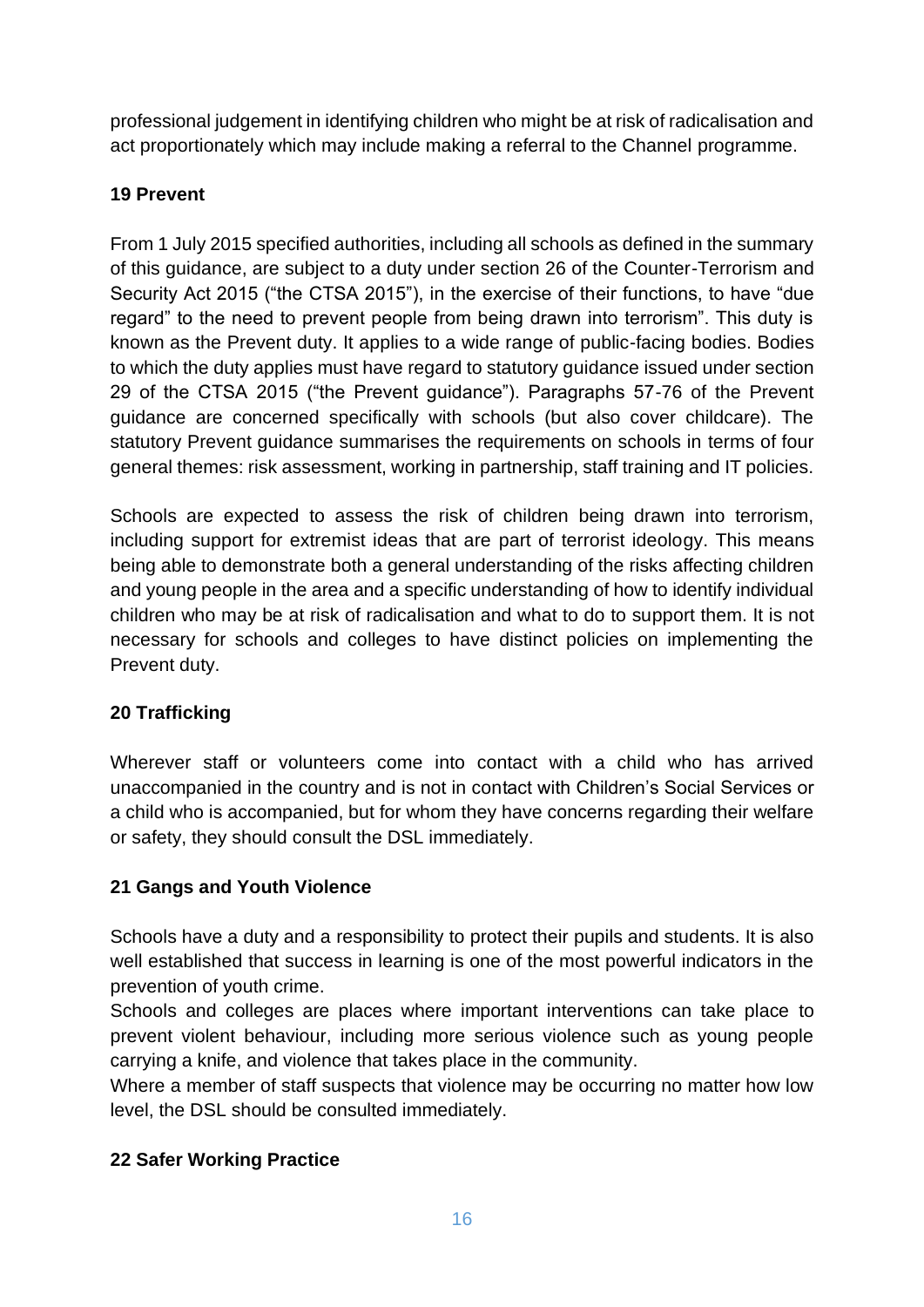All staff are required to read the document "Safer Working Practice" as part of their Oak Hill C of E Primary Safeguarding and Child Protection Induction. Staff sign to say they are aware of the document and know how to access it for future referral. We recognise that touch is appropriate in the context or working with children, and all staff have been given 'Safe Practice' guidance to ensure they are clear about their professional boundary.

#### **23 Whistle Blowing**

Staff have access to copies of our school Whistle Blowing Policy.

#### **24 Employment and recruitment**

We ensure we practise safer recruitment in line with Government guidance by using at least one accredited recruiter on all interview panels and by checking the suitability of staff and volunteers to work with children and ensuring any unsuitable behaviour is reported and managed using the Allegations Management procedures. We follow the DfE guidance set out in Working Together to Safeguard Children 2018, however the South West area have adopted the procedures laid out in the 2018 version. Currently the accredited persons in our setting are: The Headteacher, and at least one member of the Governing Body.

#### **25 Physical restraint**

There may be times when adults, in the course of their school duties, have to intervene physically in order to restrain children and prevent them from coming to harm. Such intervention will always be the minimum necessary to resolve the situation and follow guidelines in 'The Guide to Safer Working Practices' document. (See Physical Handling Policy)

#### **26 Children missing from education**

Should any child not be in school for morning registration the class teacher will in the first instance inform the school office. The secretary will telephone parents of children who have not come to school and where no reason has been given normally by 9:30am and this is formally recorded. (See Child Missing from Education Policy for additional details)

#### **27 Medication**

The school has a number of policies to support the use of medication in school and supporting pupils with long term medical illnesses. These are;

Administering Medicines Policy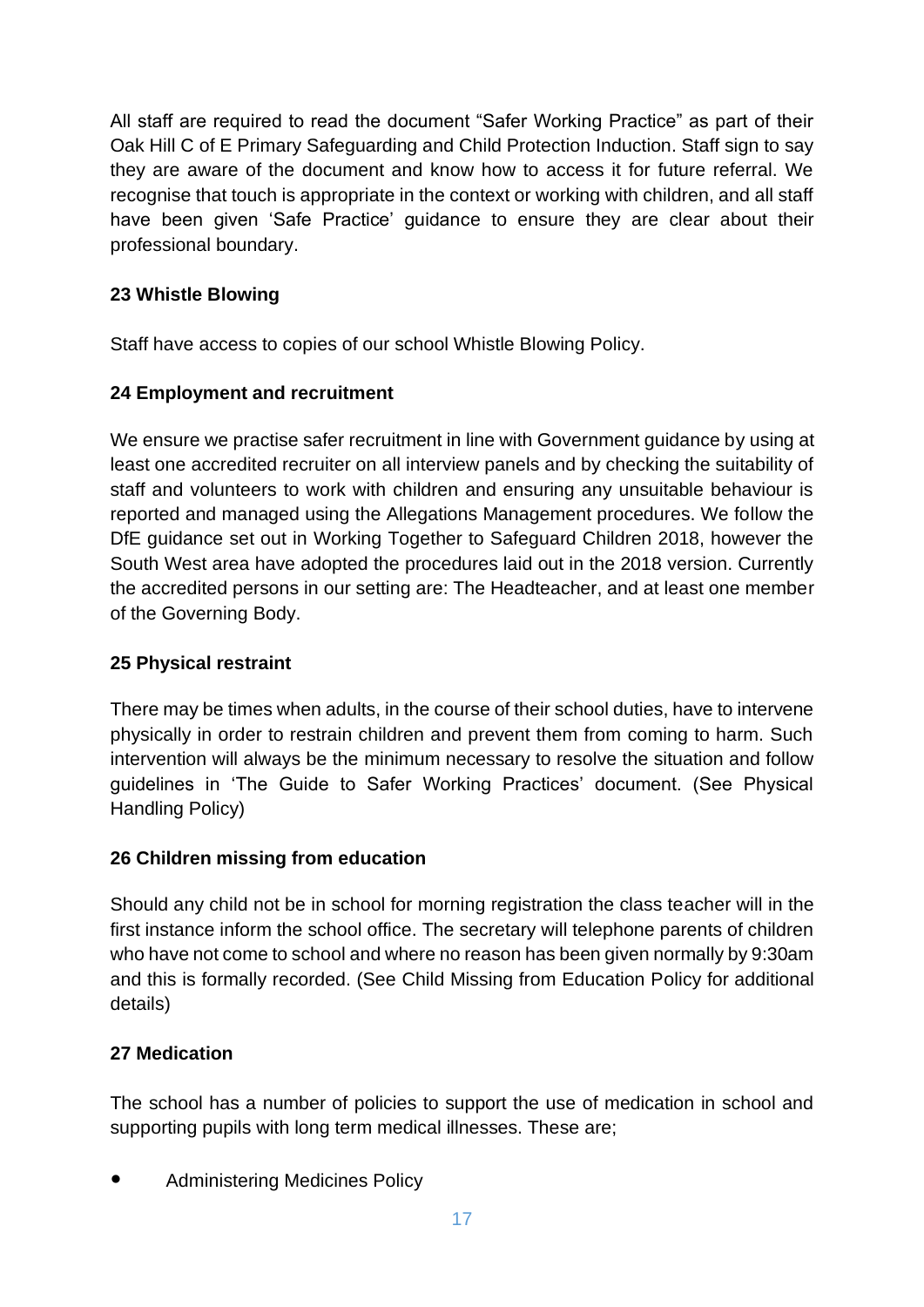- Medical needs Policy.
- Intimate care plans

Staff receive regular first aid training and there are a number of staff who have received specific training to undertake the role of first aiders in school. Where pupils have specific needs, these will be identified on a plan, agreed with both the child and parents.

#### **28 Allegations against staff**

All staff should take care not to place themselves in a vulnerable position with a child. It is always advisable for interviews or work with individual children or parents to be conducted in view of other adults. Guidance about conduct and safe practice, including safe use of mobile phones by staff and volunteers will be given at induction.

We understand that a pupil, parent or other professional may make an allegation against a member of staff. If such an allegation is made, or information is received which suggests that a person may be unsuitable to work with children, the member of staff receiving the allegation or aware of the information, will immediately inform the Head teacher. The Head on all such occasions will discuss the content of the allegation with the Local Authority Designated Officer (LADO). If the allegation made to a member of staff concerns the Head Teacher the person receiving the allegation will immediately inform the Chair of Governors who will consult with the LADO as above, without notifying the Head first. Oak Hill will follow the GSCB procedures for managing allegations against staff. Under no circumstances will we send a child home, pending such an investigation, unless this advice is given exceptionally, as a result of a consultation with the LADO. Suspension of the member of staff, excluding the Head, against whom an allegation has been made, needs careful consideration, and the Head will seek the advice of the LADO and HR in making this decision. In the event of an allegation against the Head, the decision to suspend will be made by the Chair of Governing Body with advice from HR and LADO.

#### **29 Staff training**

The DSL will receive regular training to raise their awareness of abuse, and to improve their knowledge of the child protection procedures that have been agreed locally. This will occur every 2 years. Whole staff training for Child Protection must take place every three years. It is the DSL's responsibility to ensure that any temporary staff, volunteers, supply staff etc have the knowledge and information that they require in order to ensure the safety and well being of our pupils. Staff will also receive information regarding Safer Working Practices with young people and will sign to acknowledge that they have received and read this information.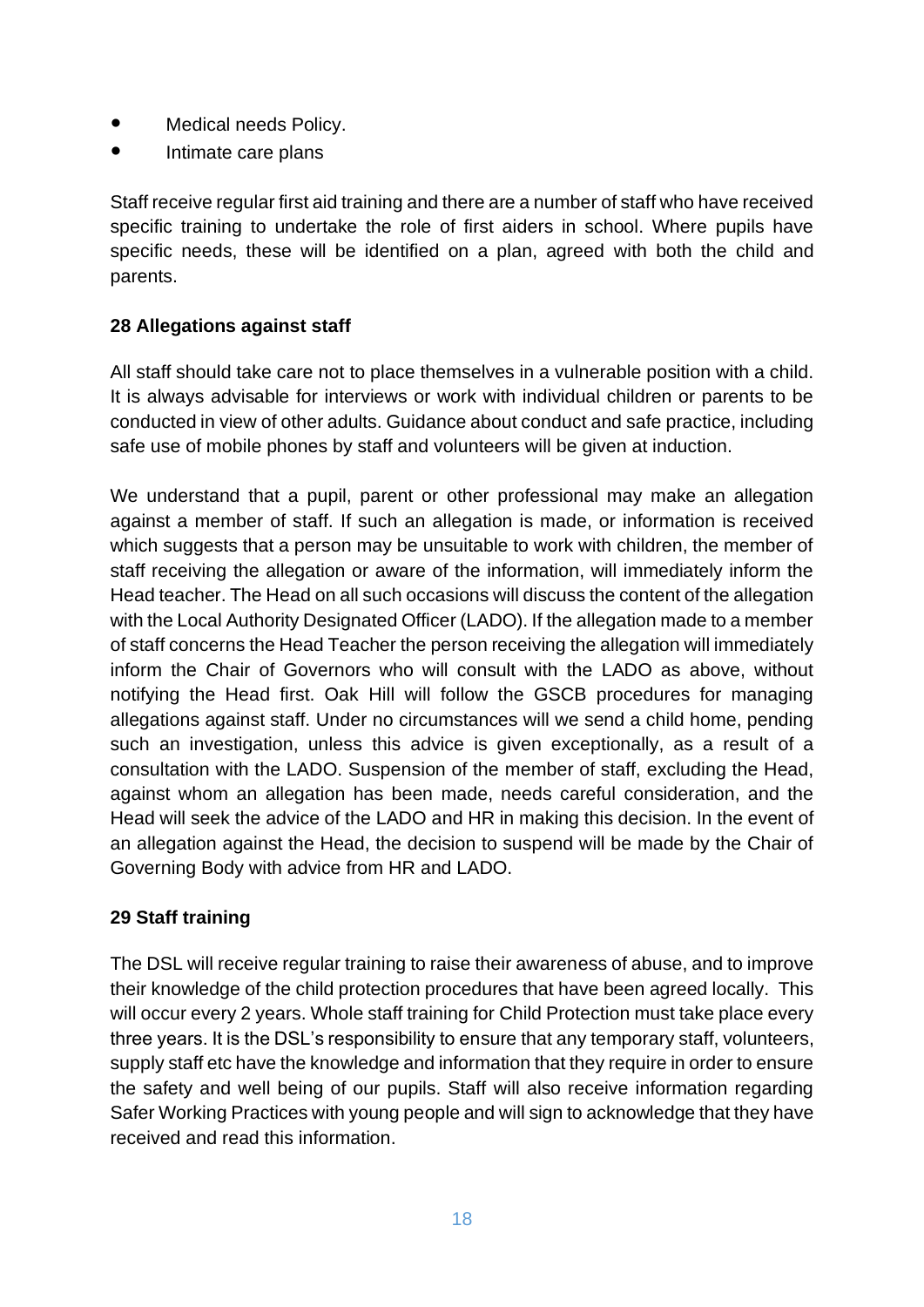### **30 Confidentiality**

We regard all information relating to individual child protection issues as confidential, and we treat it accordingly. We pass information on to appropriate persons only. We comply with the government requirements set out in DHS Circular LA 83/14, and by the LA, with regard to confidentiality. The files we keep on children are available to those children's parents. Information from third parties will not be disclosed without their prior consent. Access to these files may be withheld in certain prescribed cases where there are instances of actual or alleged abuse (see DfE Circular 16/19). Working notes are not subject to disclosure, but will be summarised and then kept on file. Our guidelines are in line with the safeguards on disclosure of information set out in the Education (School Records) Regulations 1989.

#### **31 Support for Pupils**

We recognise that children who are abused or witness violence may find it difficult to develop a sense of self-worth. They may feel helplessness, humiliation and some sense of blame. The school may be the only stable, secure and predictable element in the lives of children at risk. When at school their behaviour may be challenging and defiant or they may be withdrawn. The school will endeavour to support the pupil through:

- The content of the curriculum ensuring safeguarding issues are explored
- The school ethos which promotes a positive, supportive and secure environment and gives pupils a sense of being valued.
- The school behaviour policy which is aimed at supporting vulnerable pupils in the school. The school will ensure that the pupils know that some behaviour is unacceptable but they are valued and not to be blamed for any abuse that has occurred.
- Liaison with other agencies that support the pupil such as social services, CYPS, entitlement and inclusion, and educational psychology service.
- Ensuring that, where a pupil who has a child protection plan leaves, their information is transferred to the new school immediately and that the child's social worker is informed.

# **32 Oak Hill's Offer of Early Help**

Everyone needs help at some time in their lives and therefore an ethos of early help is important for any school. The co-ordinated Oak Hill offer of early help is outlined in the table . We believe that early interventions for children or families, in many cases,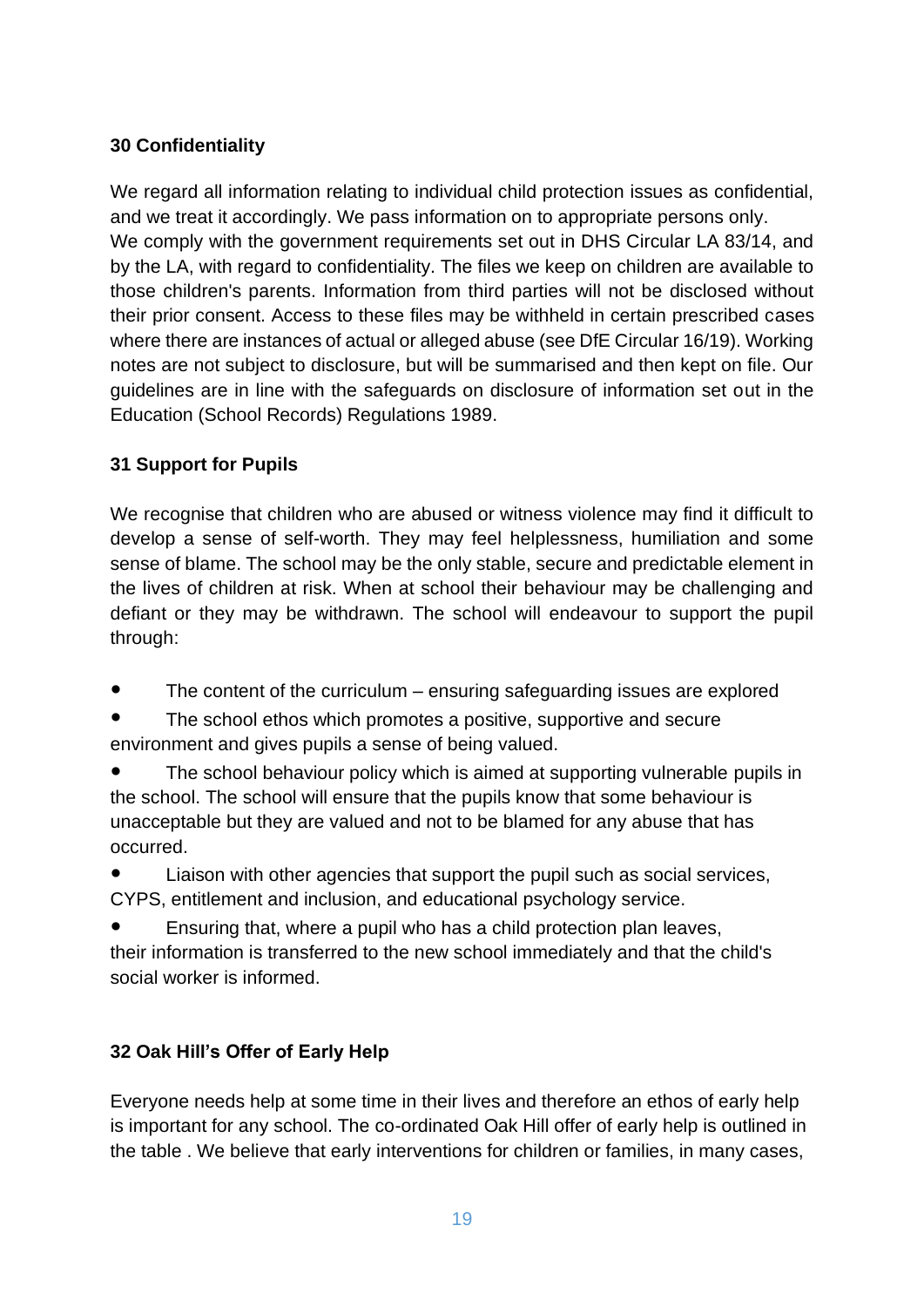will prevent children from experiencing harm. Oak Hill offers a number of early preventative measures.

Expert and professional organisations are best placed to provide up-to-date guidance support and intervention on specific safeguarding issues when and if they arise. School will refer to appropriate agencies when help is required to support children, young people or families or to prevent harm.

All staff must be aware of the offer of early help. At all times all staff should consider if there is any offer of early help that we can make in order to help a child thrive. The GCSP 'continuum of need' windscreen is an important diagram to keep in mind for all children.<http://www.gscb.org.uk/CHttpHandler.ashx?id=47407&p=0>



Our aim is to help pupils and families as early as possible when issues arise: 'the right help at the right time to stop any issues getting worse'. Early help is an approach not necessarily an action. It includes prevention education as well as intervention where necessary or appropriate. In some cases, immediate urgent action might be necessary if a child or young person is at risk of immediate harm. Oak Hill's offer of Early Help

| Universal source of help         | Gloucestershire Family Information Service (FIS) advisors give impartial |
|----------------------------------|--------------------------------------------------------------------------|
| for all families in              | information on childcare, finances, parenting and education. FIS are a   |
| Gloucestershire:                 | useful source of information for parents and professionals. They support |
| <b>Gloucestershire Family</b>    | families, children and young people aged 0-19 years of age (25 for young |
| <b>Information Service (FIS)</b> | people with additional needs) and professionals working with these       |
|                                  | families. They can help link parents up with other organisations that    |
|                                  | might be able to help or provide the information themselves e.g.         |
|                                  | parents could ask them about holiday clubs for your children across      |
|                                  | Gloucestershire.                                                         |
|                                  | Contact the FIS by emailing: family info@gloucestershire.gov.uk Or       |
|                                  | telephone: (0800) 542 0202 or (01452) 427362. FIS also have a website    |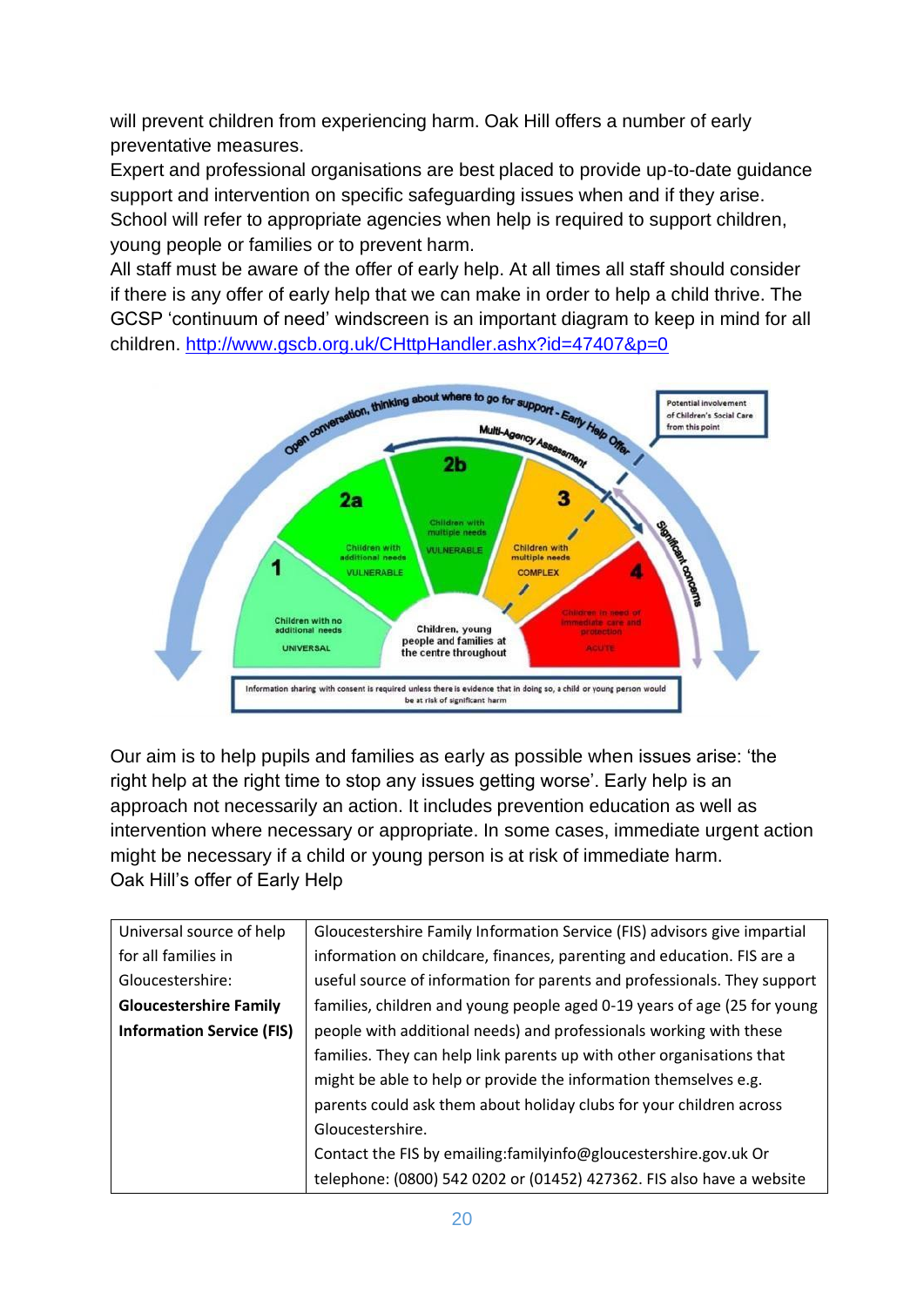|                              | which has a wealth of information to support many issues such as             |
|------------------------------|------------------------------------------------------------------------------|
|                              | childcare and support for children with disabilities. www.glosfamilies.org   |
| <b>GSCB</b> (Gloucestershire | https://www.gloucestershire.gov.uk/gscp/                                     |
| Safeguarding Children's      | Important information for parents and professionals across                   |
| Panel) website               | Gloucestershire in relation to keeping children safe and avenues of          |
|                              | support including early help options.                                        |
| Oak Hill's universal         | All staff are available in a pastoral capacity should parents have a         |
| support for all pupils and   | concern about anything at all. Staff may not have the answer but will try    |
| families.                    | to find out the answer or sign-post parents/other professionals in the       |
|                              | right direction. Parents can either talk directly with the staff or          |
|                              | telephone the Head.                                                          |
| E-safety                     | E-safety is a key part of the ongoing (PSHE/SMSC/SRE) curriculum.            |
|                              | PACE (parents against child exploitation) UK is a useful website to          |
|                              | engage parents with e-safety issues. www.paceuk.info/                        |
|                              | The NSPCC offer support in regards to eSafety                                |
|                              | https://www.nspcc.org.uk/preventing-abuse/keeping-children-                  |
|                              | safe/online-safety/                                                          |
|                              | Think U Know offers resources to help educate children as to how to          |
|                              | stay safe online https://www.thinkuknow.co.uk/                               |
| Bullying (including cyber-   | All Gloucestershire schools are committed to tackling bullying. We want      |
| bullying)/child              | to know immediately if there any issues with bullying at school so that it   |
| death/suicide prevention     | can be addressed. It could be that bullying is related to a child's home-    |
|                              | school. School can also offer bespoke lessons on anti-bullying for anyone    |
|                              | who has suffered bullying to encourage behaviours that might avert it in     |
|                              | the future (e.g. assertiveness) or to boost self-esteem. We have a series    |
|                              | of teaching resources produced by the Gloucestershire healthy living         |
|                              | and Learning Team (www.ghll.org.uk) to support this. In serious cases of     |
|                              | bullying parents should contact the police; particularly if there are        |
|                              | threats involved. In an emergency call 999. Other sources of help and        |
|                              | advice are: www.gscb.org (Gloucestershire Safeguarding children's            |
|                              | board) http://www.bullying.co.uk. Gloucestershire Healthy Living and         |
|                              | Learning team provide alerts and resources in relation to supporting         |
|                              | young people being bullied.                                                  |
| Children or young people     | Within Gloucestershire Targeted Support Teams provide multiagency            |
| with multiple needs          | support for children and families. A phone call to discuss a possible        |
| (vulnerable) or multiple     | referral is helpful before making written referral. School actively refer to |
| needs (complex)              | when appropriate:                                                            |
| requiring multi-agency       |                                                                              |
| input or assessment.         | Targeted support Teams (TST): Gloucester (tel:01452 328076), Stroud          |
|                              | (tel: 01452 328130); Tewkesbury (tel: 01452 328 250), Cotswold (tel:         |
|                              | 01452 328101), Forest of Dean (tel: 01452 328048) and Cheltenham (tel:       |
|                              | 01452 328160). These teams are made up of the following professionals:       |
|                              | CAF Coordinators; Community Lead Professional - disabled children and        |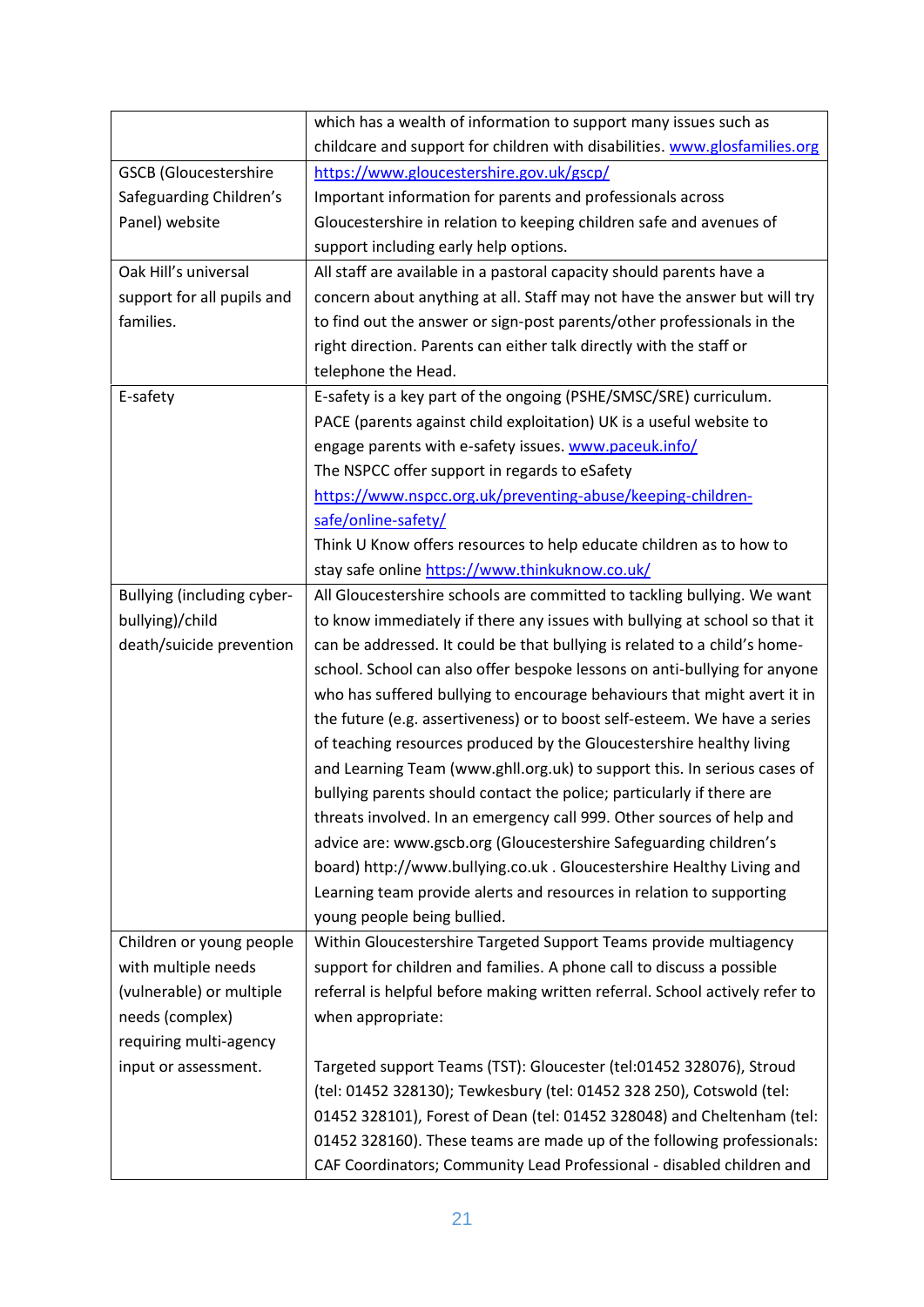|                             | young people; Inclusion Co-ordinator; Community Social Worker; Family<br>Support Workers. They all work together from one base so they can<br>recognise and respond to local needs and act as a focal point for co-<br>ordinating support for vulnerable children, young people and their<br>families.                                                                                                                                                                                                                                                                                                                                                                                                                                                                                                                                                                                  |
|-----------------------------|-----------------------------------------------------------------------------------------------------------------------------------------------------------------------------------------------------------------------------------------------------------------------------------------------------------------------------------------------------------------------------------------------------------------------------------------------------------------------------------------------------------------------------------------------------------------------------------------------------------------------------------------------------------------------------------------------------------------------------------------------------------------------------------------------------------------------------------------------------------------------------------------|
|                             | Support provided includes: Support for school and community based<br>lead professionals working with children and families through the CAF<br>process; Collaboration with social care referrals that do not meet their<br>thresholds, to co-ordinate support within the community; Work in<br>partnership to support children with special educational needs in school;<br>Advice and guidance from a social work perspective on a 'discussion in<br>principle basis'; Support children with disabilities and their families to<br>access activities and meet specific needs; Advice and guidance to lead<br>professionals and the provision of high quality parenting and family<br>support services to families.                                                                                                                                                                      |
|                             | Youth Support Team (YST):<br>The Youth Support Team provide a range of services for vulnerable<br>young people aged between 11 - 19 (and up to 25 for young people with<br>special needs), including: - Youth offending - Looked after children - Care<br>leaver's support services (for those aged 16+) - Early intervention and<br>prevention service for 11 - 19 year olds - Support for young people with<br>learning difficulties and/or disabilities - Positive activities for young<br>people with disabilities - Support with housing and homelessness - Help<br>and support to tackle substance misuse problems and other health<br>issues - Support into education, training and employment - Support for<br>teenage parents - For General Enquiries: T: 01452 426900 E:<br>info.glos@prospects.co.uk To make a referral: T: 01452 427923 E:<br>fasttrackteam@prospects.co.uk |
| Drug concerns               | www.infobuzz.co.uk/: Info Buzz provides individual targeted support<br>around drugs & emotional health issues, development of personal &<br>social skills, and information & support around substance misuse. Drugs<br>education is covered in the school curriculum. The Life Education Bus<br>visits annually as part of this provision PSHE/SMSC) curriculum as a<br>preventative measure.                                                                                                                                                                                                                                                                                                                                                                                                                                                                                           |
| Mental health concerns      | • Referral to school nurses may be appropriate.                                                                                                                                                                                                                                                                                                                                                                                                                                                                                                                                                                                                                                                                                                                                                                                                                                         |
| *Please note that in        | • Referral to CYPS (Gloucestershire's mental health services) via your                                                                                                                                                                                                                                                                                                                                                                                                                                                                                                                                                                                                                                                                                                                                                                                                                  |
| <b>Gloucestershire CYPS</b> | own GP.                                                                                                                                                                                                                                                                                                                                                                                                                                                                                                                                                                                                                                                                                                                                                                                                                                                                                 |
| (children and young         | • For children/young people/adults with existing mental health                                                                                                                                                                                                                                                                                                                                                                                                                                                                                                                                                                                                                                                                                                                                                                                                                          |
| people's services)          | difficulties concerns should be discussed with the existing medical                                                                                                                                                                                                                                                                                                                                                                                                                                                                                                                                                                                                                                                                                                                                                                                                                     |
| replaced CAMHS (child       | professionals (consultant psychiatrists). In an emergency call 999 or 111.                                                                                                                                                                                                                                                                                                                                                                                                                                                                                                                                                                                                                                                                                                                                                                                                              |
|                             |                                                                                                                                                                                                                                                                                                                                                                                                                                                                                                                                                                                                                                                                                                                                                                                                                                                                                         |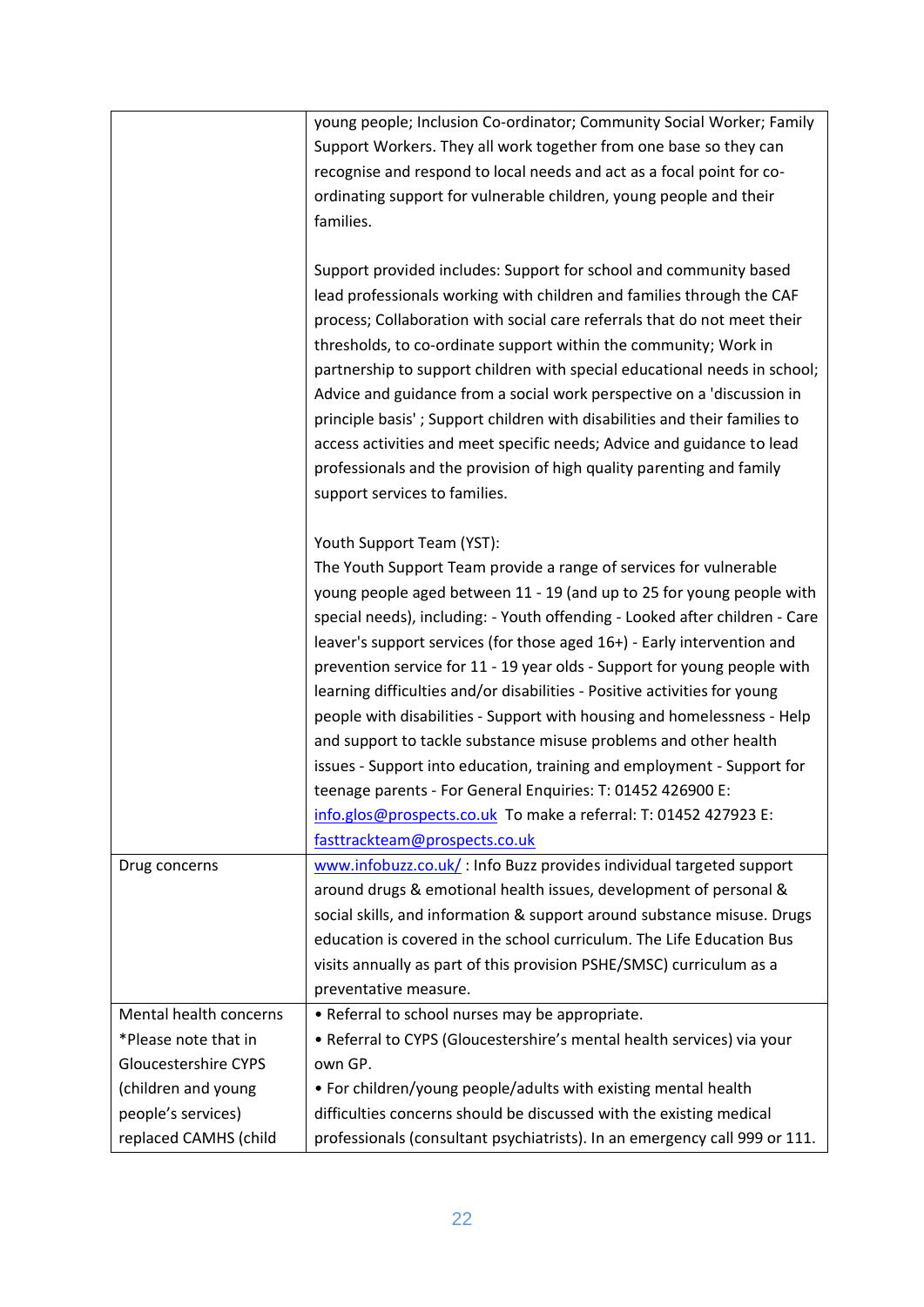| and adolescent mental     | • CYPS* Practitioner advice line (for professionals to call) tel: 01452   |
|---------------------------|---------------------------------------------------------------------------|
| health services)          | 894272.                                                                   |
| Child Sexual exploitation | CSE screening tool (can be located on the GSCB website:                   |
| (CSE)                     | www.gscb.org.uk/article/113294/Gloucestershire-proceduresand-             |
|                           | protocols ) This should be completed if CSE suspected. Clear information  |
|                           | about Warning signs, the screening tool and Gloucestershire's multi-      |
|                           | agency protocol for safeguarding children at risk of CSE are at           |
|                           | www.gscb.org Referrals should be made to Gloucestershire social care      |
|                           | and the Gloucestershire Police.                                           |
|                           | <b>Gloucestershire Police CSE Team:</b>                                   |
|                           | The CSE team sits within the Public Protection Bureau Single agency       |
|                           | team (Police) DS Nigel Hatten, DC Tess Nawaz, DC Kim Toogood, PC          |
|                           | Dawn Collings, PC Nicki Dannatt, PC Jenny Kadodia, PC Christina Pfister   |
|                           | (Missing persons Coordinator) 01242 276846 All referrals to go to the     |
|                           | Central Referral Unit 01242 247999                                        |
|                           | • Further information: National Working Group (Network tackling Child     |
|                           | Sexual Exploitation) www.nationalworkinggroup.org and PACE UK             |
|                           | (Parents Against Child Sexual Exploitation) www.paceuk.info               |
| Domestic violence         | The GSCB (Gloucestershire Safeguarding Children's board) have             |
|                           | published a Domestic Abuse pathway for educational settings which is      |
|                           | on the GSCB website. If a child or young person is suspected of living at |
|                           | home with a domestically abusive parent or if a young person has          |
|                           | domestic abuse in their own relationship then the usual procedures        |
|                           | should be followed and a referral made to the children's helpdesk (tel:   |
|                           | 01452 426565). The response will vary according to the age of the young   |
|                           | person so that the appropriate agencies are involved. Gloucestershire     |
|                           | Domestic Abuse Support Service (GDASS) www.gdass.org.uk                   |
|                           | <b>MARAC Gloucestershire Constabulary: Multi Agency Risk Assessment</b>   |
|                           | Conferences (MARACs) prioritise the safety of victims who have been       |
|                           | risk assessed at high or very high risk of harm. The MARAC is an integral |
|                           | part of the Specialist Domestic Violence Court Programme, and             |
|                           | information will be shared between the MARAC and the Courts, in high      |
|                           | and very high risk cases, as part of the process of risk management.      |
| Teenage relationship      | Please see comment about the Domestic abuse pathway for educational       |
| abuse                     | settings above (in domestic violence section). www.gov.uk - home office   |
|                           | 'teachers guide to violence and abuse in teenage relationships.' All      |
|                           | violence or suspected violence should be reported the police and/or       |
|                           | social care as appropriate. GDASS (Gloucestershire Domestic Abuse         |
|                           | Support Service) can be referred to for support.                          |
|                           | • Young person's GDASS leaflet.                                           |
|                           | • Lead GHLL Teacher for advice and support with curriculum resources      |
|                           | (tel: 01452 427208)                                                       |
|                           | • Gloucestershire Take a Stand - www.glostakeastand.com                   |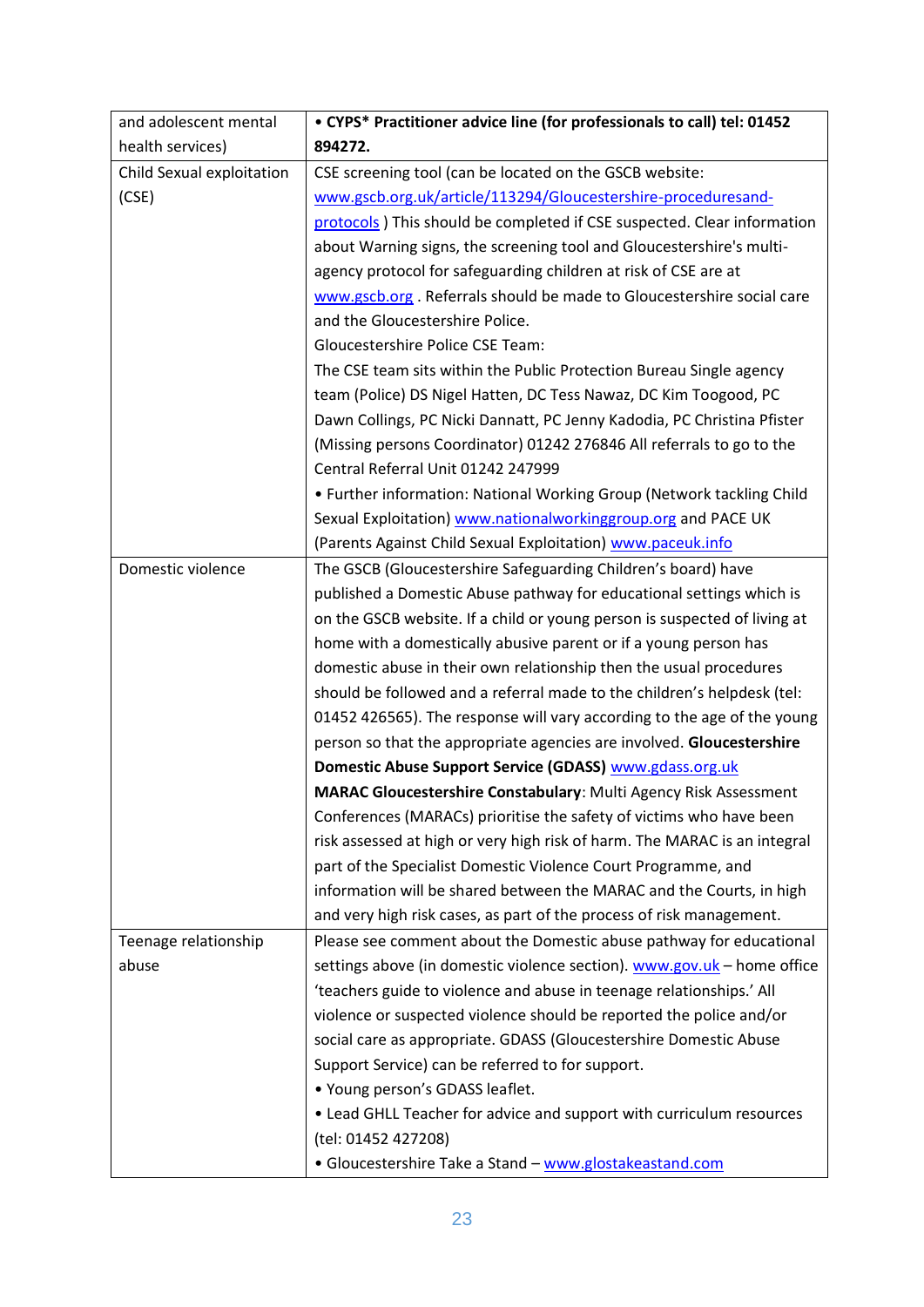|                           | Prevention: Resources used in the Wellbeing Curriculum resources -           |
|---------------------------|------------------------------------------------------------------------------|
|                           | www.ghll.org.                                                                |
| Fabricated and induced    | http://www.nhs.uk/Conditions/Fabricated-or-induced-illness for               |
| illness (FII)             | information on behaviours and motivation behind FII. Any professionals       |
|                           | suspecting FII must involve the Police, Social Services and follow the       |
|                           | child protection procedures outlined in this policy.                         |
| Faith abuse               | www.gov.uk/government/publications/national-action-plan-totackle-            |
|                           | child-abuse-linked-to-faith-or-belief for copy of DfE document 'national     |
|                           | action plan to tackle child abuse linked to faith or belief.' Judith Knight; |
|                           | Diocese of Gloucester Head of Safeguarding/faith abuse contact:              |
|                           | jknight@glosdioc.org.uk. For other faith groups contact Jane Bee (GCC        |
|                           | LADO).                                                                       |
| Female genital mutilation | http://www.nhs.uk/Conditions/female-genital-mutilation for NHS               |
| (FGM)                     | information and signs of FGM. Any suspicion of FGM should be referred        |
|                           | to the Police and social care. - Meg Dawson (Head) has completed the         |
|                           | online home office training, 'Female Genital Mutilation: Recognising and     |
|                           | Preventing FGM' - E-learning package- http://www.fgmelearning.co.uk/         |
|                           | for interested staff or professionals (free home office e-learning)          |
|                           | Posters/leaflets on FGM shared with staff and pupils.                        |
| Forced marriage           | Forced marriage SPOC (Single Point of Contact) for Forced Marriage in        |
|                           | Gloucestershire is Acting DI Jo Mercurio (Gloucestershire Constabulary,      |
|                           | Public Protection Bureau). UK Forced Marriage Unit fmu@fco.gov.uk            |
|                           | Telephone: 020 7008 0151                                                     |
|                           | Call 999 (police) in an emergency. www.gov.uk/stop-forced-marriage           |
|                           | for information on Forced Marriage. Visit Home Office website to             |
|                           | undertake Forced Marriage e-learning package                                 |
|                           | https://www.gov.uk/forcedmarriage. GSCB one day Awareness training           |
|                           | delivered by Infobuzz www.gscb.org.uk Please see 'Multi-Agency               |
|                           | Practice Guidelines-Handling cases of Forced Marriage' for more              |
|                           | information and detail https://www.gov.uk/forcedmarriage.                    |
|                           | All practitioners must be aware of this, that is they may only have one      |
|                           | chance to speak to a potential victim and thus they may only have one        |
|                           | chance to save a life. This means that all practitioners working within      |
|                           | statutory agencies need to be aware of their responsibilities and            |
|                           | obligations when they come across forced marriage cases. If the victim is    |
|                           | allowed to walk out of the door without support being offered, that one      |
|                           | chance might be wasted.                                                      |
|                           | Prevention Freedom Charity-Aneeta Prem 'But it's not fair' book. A           |
|                           | book for teenagers looking at forced marriage from the point of view of      |
|                           | school friends of the girl who went to India and didn't come back. This      |
|                           | book promotes discussion.                                                    |
| Gangs and youth violence  | Contact the Avenger Task Force/Inspector Neil Smith (Gloucestershire         |
|                           | Police tel: 101). A task force set up to identify potential gang members     |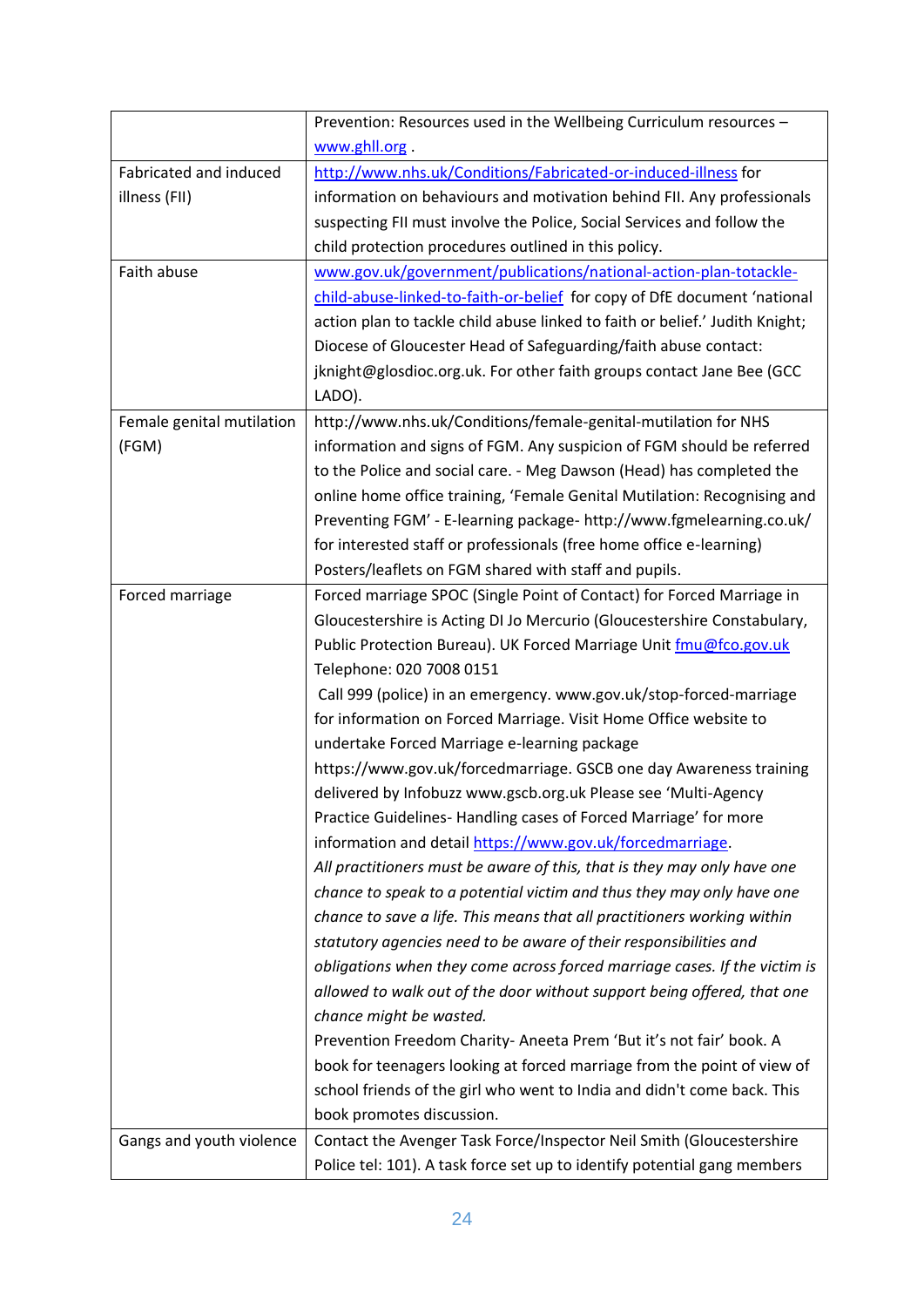|                           | as vulnerable individuals and potential victims and aims to help them.       |
|---------------------------|------------------------------------------------------------------------------|
|                           | Prevention: wellbeing curriculum - self-esteem & identity, law & order       |
|                           | and considering impact of violence on communities.                           |
| Gender-based              | www.gov.uk - home office policy document, 'Ending violence against           |
| violence/violence against | women and girls in the UK' (June 2014). FGM (Female Genital                  |
| women and girls           | Mutilation) is violence against women and girls. Hope House SARC             |
| (WAWG)                    | (Sexual Assault Referral Centre): 01452 754390 Gloucestershire Rape          |
|                           | and Sexual Abuse Centre: 01452 526770                                        |
| Honour based violence     | The police have made it a high priority to help communities fight back to    |
| (HBV)                     | tackle both honour based violence and hate crime. The 'Honour                |
|                           | Network Help line': 0800 5 999 247 Inspector                                 |
|                           | Fay Komarah is the Gloucestershire Police contact for honour based           |
|                           | violence.                                                                    |
| Private fostering         | http://www.gloucestershire.gov.uk/privatefostering                           |
|                           | Gloucestershire County council website information on private fostering.     |
|                           | Refer to Gloucestershire Children & Families Helpdesk on 01452 426565        |
|                           | or Gloucestershire Private Fostering Social Worker 01452 427874.             |
|                           | A private fostering arrangement is essentially one that is made without      |
|                           | the involvement of a local authority. Private fostering is defined in the    |
|                           | Children Act 1989 and occurs when a child or young person under the          |
|                           | age of 16 (under 18 if disabled) is cared for and provided with              |
|                           | accommodation, for 28 days or more, by someone who is not their              |
|                           | parent, guardian or a close relative. (Close relatives are defined as; step- |
|                           | parents, siblings, brothers or sisters of parents or grandparents).          |
| Radicalisation            | Gloucestershire Constabulary: 101 and Jane Bee (LADO) Anti-Terrorist         |
|                           | Hotline: 0800 789 321                                                        |
|                           | See Appendix 2 for further information on radicalisation.                    |
|                           | Prevention: Oak Hill teach traditional British values through the            |
|                           | curriculum: democracy, rule of law, respect for others, liberty, tolerance   |
|                           | of those with different faiths and beliefs and promotion of 'Britishness'.   |
| Sexting                   | http://www.nspcc.org.uk/preventing-abuse/keeping-                            |
|                           | childrensafe/sexting (NSPCC website).                                        |
|                           | Gloucestershire Police have a small sexual exploitation team.                |
|                           | Contact Sgt. Nigel Hatton.                                                   |
| <b>Trafficking</b>        | Serious crime which must be reported to Jane Bee (Gloucestershire            |
|                           | LADO) and the Gloucestershire Police.                                        |
|                           | Trafficking can include a young person being moved across the same           |
|                           | street to a different address for the purpose of exploitation. It doesn't    |
|                           | have to include people, children or young people being moved great           |
|                           | distances. See Appendix 2 for further information on Trafficking.            |
| Children who run away     | PC Christina Pfister (Missing persons Coordinator Gloucestershire            |
| (missing persons/missing  | Police). Tel: 101 (Gloucestershire Police). GSCB Missing Children Protocol   |
|                           |                                                                              |
| children)                 | http://www.gscb.org.uk: Gloucestershire's protocol on partnership            |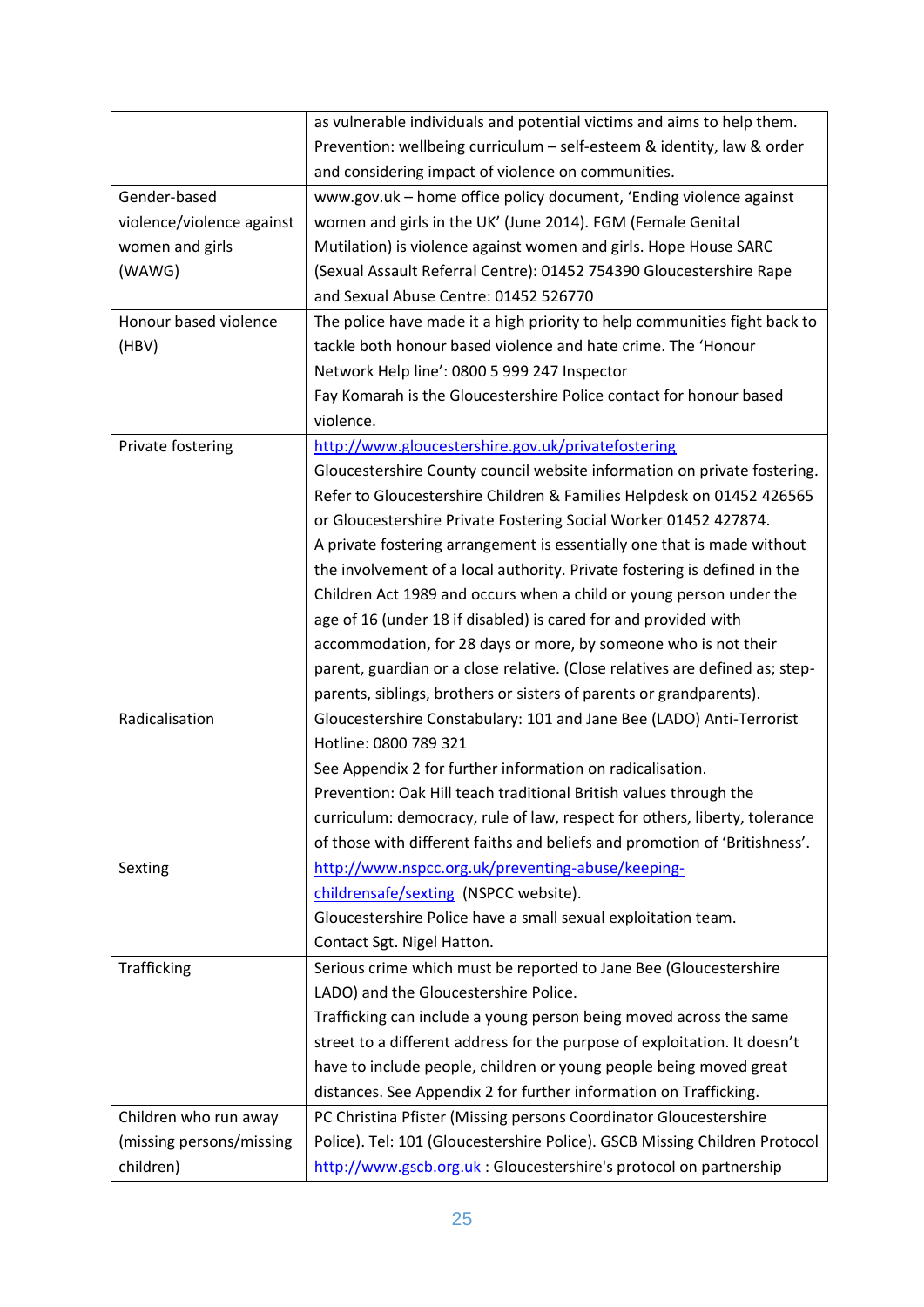|                              | working when children and young people run away and go missing from        |
|------------------------------|----------------------------------------------------------------------------|
|                              | home or care.                                                              |
|                              | ASTRA (Gloucestershire): The ASTRA (Alternative Solutions To Running       |
|                              | Away) has the primary aim of reducing the incidence of persistent          |
|                              | running away across Gloucestershire. The project provides support,         |
|                              | advice and information to young people up to eighteen years old who        |
|                              | have run away. This might be from a family home, foster home or from a     |
|                              | residential unit. ASTRA provides support after the event to enable a       |
|                              | young person to address the causes of running away. The ASTRA project      |
|                              | offers young people help and the support required in order to find         |
|                              | Alternative Solutions To Running Away. Freephone Telephone number:         |
|                              | 0800-389-4992 EXCLUSIVELY for young people who have run away and           |
|                              | have no money. All other callers are asked to use the 'ordinary' number (  |
|                              | tel: 01452 541599).                                                        |
| <b>CME</b> (Children missing | Anyone concerned that a child is missing education (CME) can make a        |
| education)                   | referral to the Education Entitlement and Inclusion team (EEI) at          |
|                              | Gloucestershire County Council. Tel: 01452 426960/427360.                  |
|                              | Children Missing Education (CME) refers to 'any child of compulsory        |
|                              | school age who is not registered at any formally approved education        |
|                              | activity e.g. school, alternative provision, elective home education, and  |
|                              | has been out of education provision for at least 4 weeks'. CME also        |
|                              | includes those children who are missing (family whereabouts unknown),      |
|                              | and are usually children who are registered on a school roll / alternative |
|                              | provision. This might be a child who is not at their last known address    |
|                              | and either: has not taken up an allocated school place as expected, or     |
|                              | has 10 or more days of continuous absence from school without              |
|                              | explanation, or left school suddenly and the destination is unknown.       |
|                              | This also includes children whose parent/carer who has expressed an        |
|                              | intention to educate them at home. It is the responsibility of the         |
|                              | Education Entitlement and Inclusion team, on behalf of the Local           |
|                              | Authority (LA), to: Collate information on all reported cases of CME of    |
|                              | statutory school aged children in Gloucestershire maintained schools,      |
|                              | academies, free schools, alternative provision academies and               |
|                              | Alternative Provision Schools (APS). The EEI Team will also liaise with    |
|                              | partner agencies and other LAs and schools across Britain to track pupils  |
|                              | who may be missing education and ensure each child missing education       |
|                              | is offered full time education within 2 weeks of the date the LA was       |
|                              | informed                                                                   |

#### **Monitoring and review**

The governing body will ensure that the school has designated a senior member of staff to take lead responsibility for dealing with child protection issues.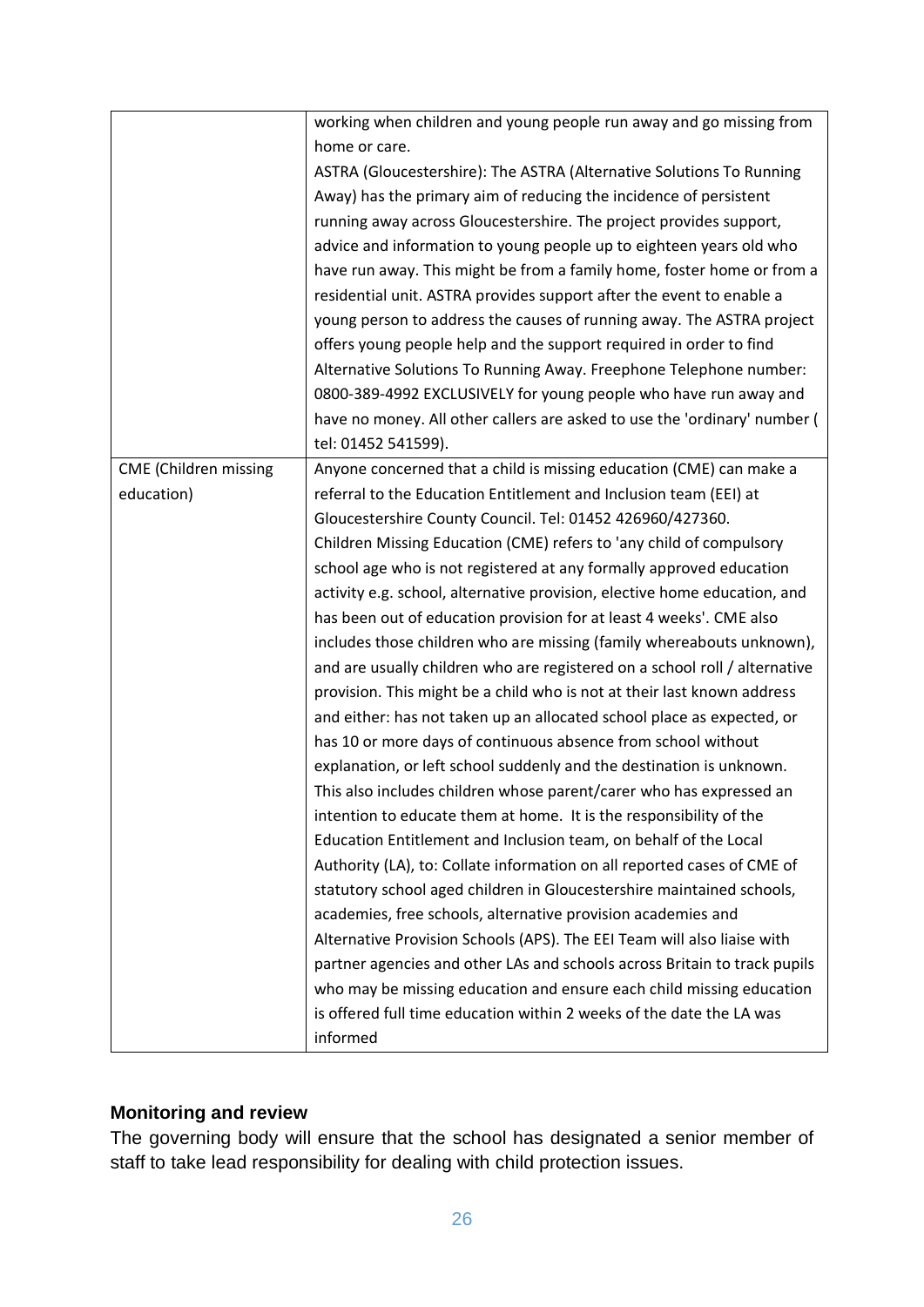This policy will be reviewed annually by the governing body.

#### **Links to additional Policies:**

This policy should be read in conjunction with all school policies; with specific reference to Whistleblowing, Health and Safety, Single Central Record, Child Protection Procedures, Allegations, Anti-Bullying, Racial Equality, Positive Behaviour, Staff code of Conduct and Confidentiality.

#### **Categories of abuse and indications of harm**

Categories of Abuse:

- 1.Physical Abuse
- 2.Emotional Abuse (including Domestic Abuse)
- 3. Neglect
- 4. Sexual Abuse

#### **Signs of Abuse in Children:**

The following non-specific signs may indicate something is wrong:

- Significant change in behaviour
- Extreme anger or sadness
- Aggressive and attention-seeking behaviour
- Suspicious bruises with unsatisfactory explanations
- Lack of self-esteem
- Self-injury
- Depression
- Age inappropriate sexual behaviour
- Child Sexual Exploitation.

#### **Risk Indicators**

The factors described in this section are frequently found in cases of child abuse. Their presence is not proof that abuse has occurred, but:

• Must be regarded as indicators of the possibility of significant harm

• Justifies the need for careful assessment and discussion with designated / named / lead person, manager, (or in the absence of all those individuals, an experienced colleague)

• May require consultation with and / or referral to Social Care

The absence of such indicators does not mean that abuse or neglect has not occurred. In an abusive relationship the child may:

• Appear frightened of the parent/s

• Act in a way that is inappropriate to her/his age and development (though full account needs to be taken of different patterns of development and different ethnic groups)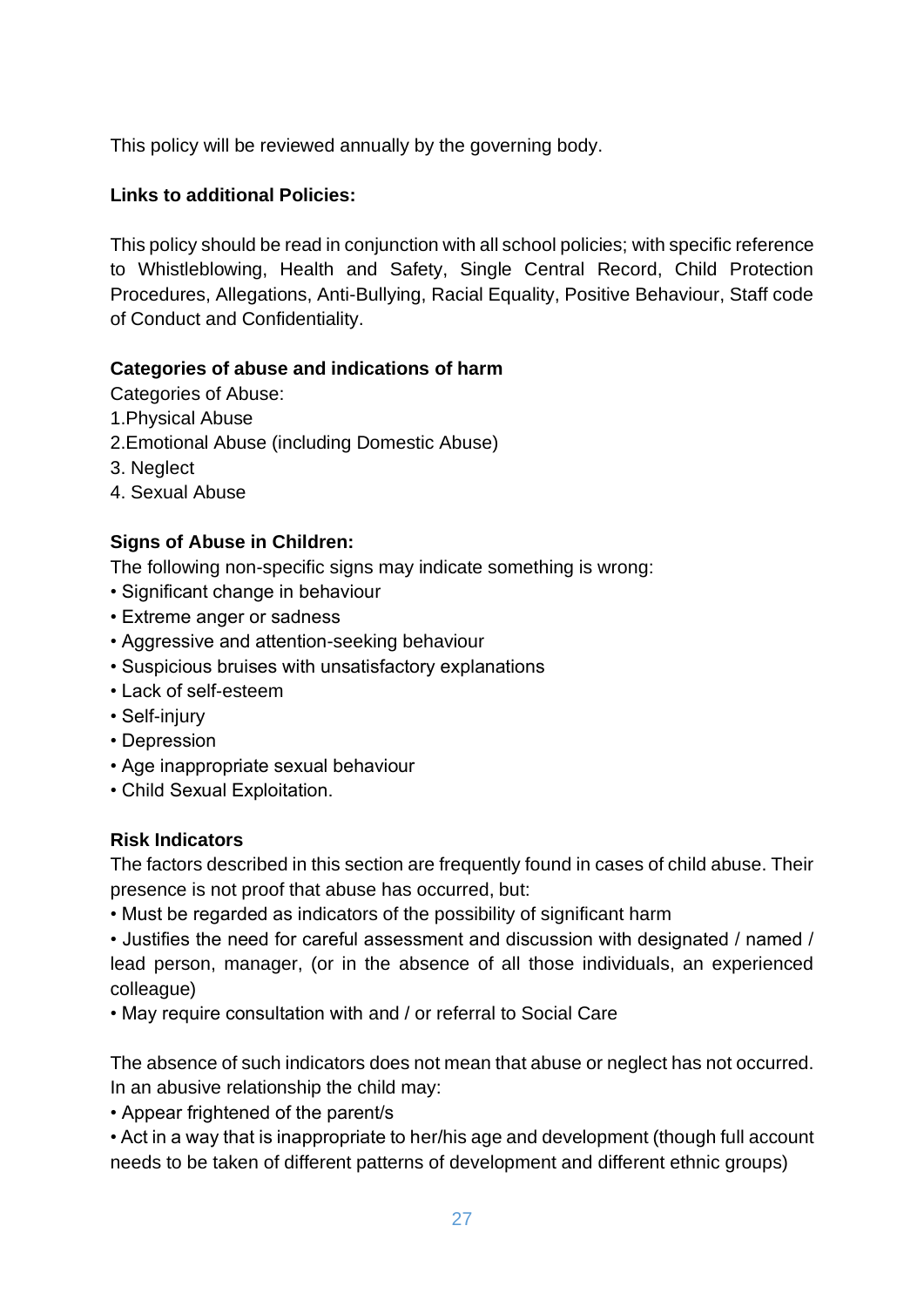The parent or carer may:

• Persistently avoid child health promotion services and treatment of the child's episodic illnesses

• Have unrealistic expectations of the child

• Frequently complain about /to the child and may fail to provide attention or praise (high criticism/low warmth environment).

- Be absent or misusing substances.
- Persistently refuse to allow access on home visits.
- Be involved in domestic abuse.

• Staff should be aware of the potential risk to children when individuals, previously known or suspected to have abused children, move into the household.

# **1. PHYSICAL ABUSE**

*Physical abuse may involve hitting, shaking, throwing, poisoning, burning or scalding, drowning, suffocating, or otherwise causing physical harm to a child. Physical harm may also be caused when a parent or carer fabricates the symptoms of, or deliberately induces, illness in a child.*

#### **Indicators in the child**

#### **Bruising**

It is often possible to differentiate between accidental and inflicted bruises. The following must be considered as non-accidental unless there is evidence or an adequate explanation provided:

• Bruising in or around the mouth

• Two simultaneous bruised eyes, without bruising to the forehead, (rarely accidental, though a single bruised eye can be accidental or abusive)

• Repeated or multiple bruising on the head or on sites unlikely to be injured accidentally, for example the back, mouth, cheek, ear, stomach, chest, under the arm, neck, genital and rectal areas

- Variation in colour possibly indicating injuries caused at different times
- The outline of an object used e.g. belt marks, hand prints or a hair brush
- Linear bruising at any site, particularly on the buttocks, back or face

• Bruising or tears around, or behind, the earlobe/s indicating injury by pulling or twisting

- Bruising around the face
- Grasp marks to the upper arms, forearms or leg

• Petechae haemorrhages (pinpoint blood spots under the skin.) Commonly associated with slapping, smothering/suffocation, strangling and squeezing

#### **Fractures**

Fractures may cause pain, swelling and discolouration over a bone or joint. It is unlikely that a child will have had a fracture without the carers being aware of the child's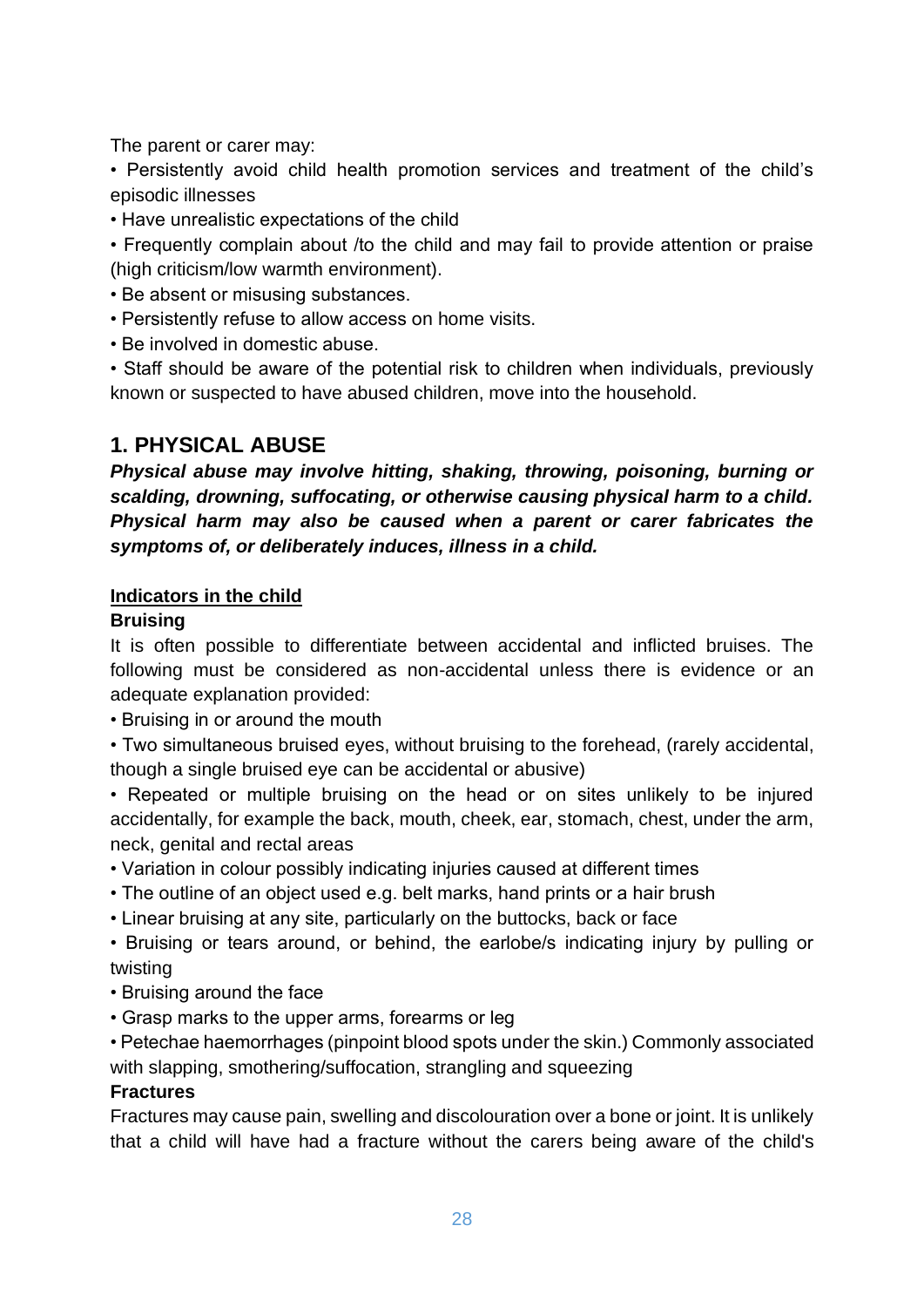distress. If the child is not using a limb, has pain on movement and/or swelling of the limb, there may be a fracture.

There are grounds for concern if:

- The history provided is vague, non-existent or inconsistent
- There are associated old fractures

• Medical attention is sought after a period of delay when the fracture has caused symptoms such as swelling, pain or loss of movement Rib fractures are only caused in major trauma such as in a road traffic accident, a severe shaking injury or a direct injury such as a kick. Skull fractures are uncommon in ordinary falls, i.e. from three feet or less. The injury is usually witnessed, the child will cry and if there is a fracture, there is likely to be swelling on the skull developing over 2 to 3 hours. All fractures of the skull should be taken seriously.

#### **Mouth Injuries**

Tears to the frenulum (tissue attaching upper lip to gum) often indicates force feeding of a baby or a child with a disability. There is often finger bruising to the cheeks and around the mouth. Rarely, there may also be grazing on the palate.

#### **Poisoning**

Ingestion of tablets or domestic poisoning in children under 5 is usually due to the carelessness of a parent or carer, but it may be self-harm even in young children.

#### **Fabricated or Induced Illness**

Professionals may be concerned at the possibility of a child suffering significant harm as a result of having illness fabricated or induced by their carer. Possible concerns are:

• Discrepancies between reported and observed medical conditions, such as the incidence of fits

• Attendance at various hospitals, in different geographical areas

• Development of feeding / eating disorders, as a result of unpleasant feeding interactions

• The child developing abnormal attitudes to their own health

• Non organic failure to thrive - a child does not put on weight and grow and there is no underlying medical cause

- Speech, language or motor developmental delays
- Dislike of close physical contact
- Attachment disorders
- Low self esteem
- Poor quality or no relationships with peers because social interactions are restricted
- Poor attendance at school and under-achievement

#### **Bite Marks**

Bite marks can leave clear impressions of the teeth when seen shortly after the injury has been inflicted. The shape then becomes a more defused ring bruise or oval or crescent shaped. Those over 3cm in diameter are more likely to have been caused by an adult or older child. A medical/dental opinion, preferably within the first 24 hours, should be sought where there is any doubt over the origin of the bite. **Children and**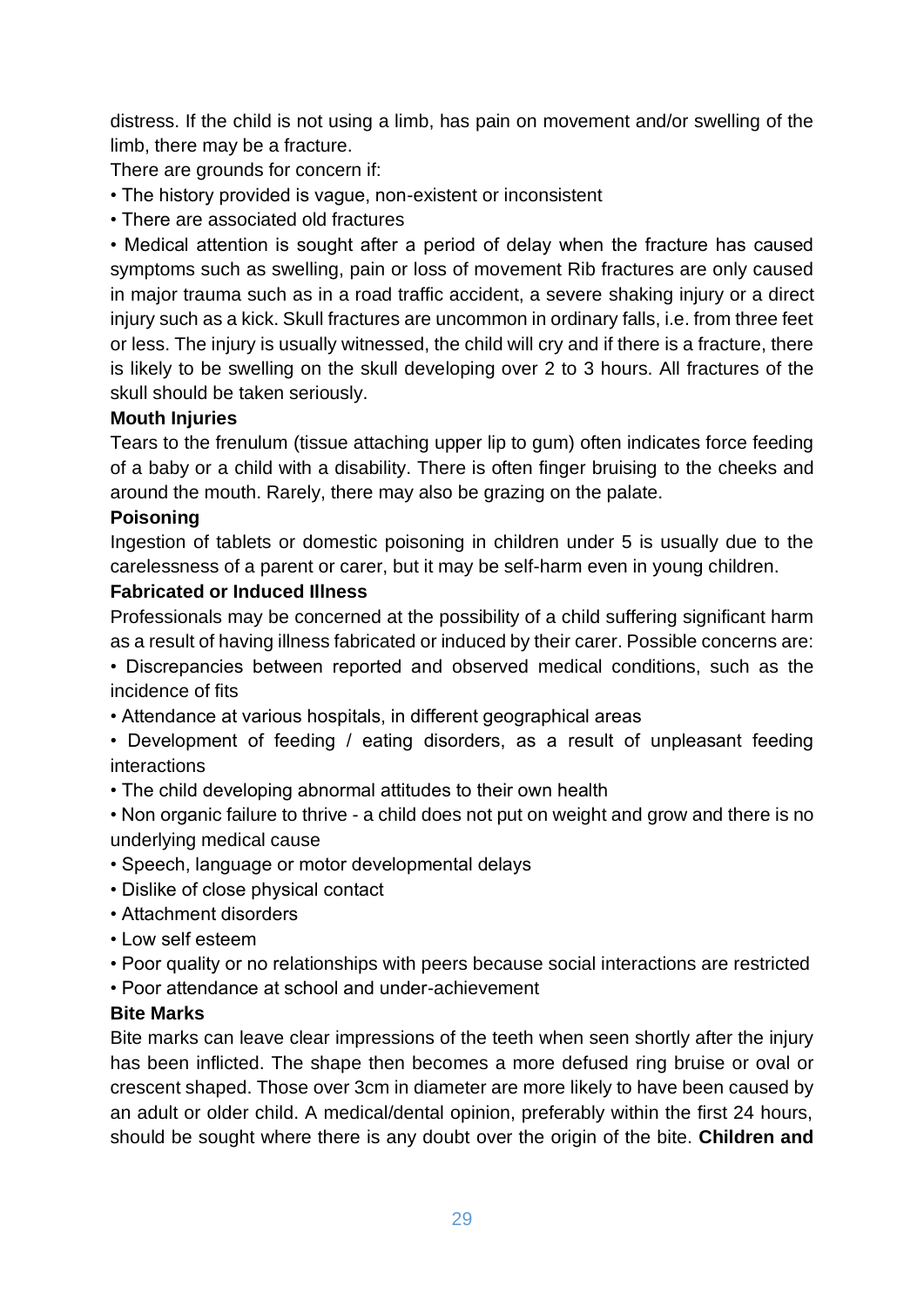#### **young people who have dog bites should always be referred to the Multi Agency Safeguarding Hub for further investigation.**

#### **Burns and Scalds**

It can be difficult to distinguish between accidental and non-accidental burns and scalds. Scalds are the most common intentional burn injury recorded. Any burn with a clear outline may be suspicious e.g. circular burns from cigarettes, linear burns from hot metal rods or electrical fire elements, burns of uniform depth over a large area, scalds that have a line indicating immersion or poured liquid. Old scars indicating previous burns/scalds which did not have appropriate treatment or adequate explanation. Scalds to the buttocks of a child, particularly in the absence of burns to the feet, are indicative of dipping into a hot liquid or bath.

The following points are also worth remembering:

• A responsible adult checks the temperature of the bath before the child gets in.

• A child is unlikely to sit down voluntarily in a hot bath and cannot accidentally scald its bottom without also scalding his or her feet.

• A child getting into too hot water of his or her own accord will struggle to get out and there will be splash marks.

#### **Scars**

A large number of scars or scars of different sizes or ages, or on different parts of the body, or unusually shaped, may suggest abuse.

#### **Emotional/behavioural presentation**

Refusal to discuss injuries

Admission of punishment which appears excessive

Fear of parents being contacted and fear of returning home

Withdrawal from physical contact

Arms and legs kept covered in hot weather

Fear of medical help

Aggression towards others

Frequently absent from school

An explanation which is inconsistent with an injury

Several different explanations provided for an injury

#### **Indicators in the parent**

May have injuries themselves that suggest domestic violence

Not seeking medical help/unexplained delay in seeking treatment

Reluctant to give information or mention previous injuries

Absent without good reason when their child is presented for treatment

Disinterested or undisturbed by accident or injury

Aggressive towards child or others

Unauthorised attempts to administer medication

Tries to draw the child into their own illness.

Past history of childhood abuse, self-harm, somatising disorder or false allegations of physical or sexual assault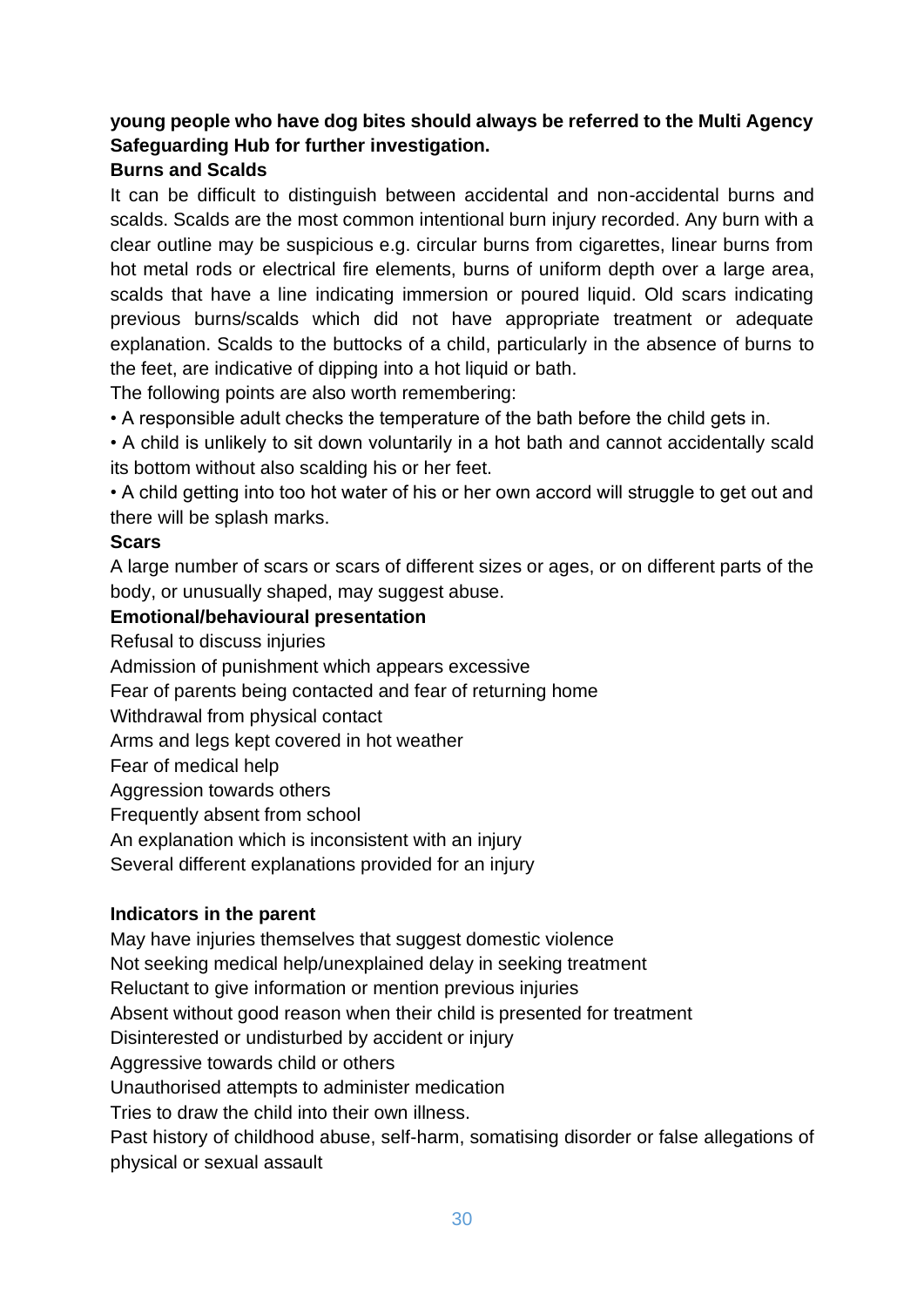Parent/carer may be over involved in participating in medical tests, taking temperatures and measuring bodily fluids

Observed to be intensely involved with their children, never taking a much needed break nor allowing anyone else to undertake their child's care.

May appear unusually concerned about the results of investigations which may indicate physical illness in the child

Wider parenting difficulties may (or may not) be associated with this form of abuse. Parent/carer has convictions for violent crimes.

#### **Indicators in the family/environment**

Marginalised or isolated by the community

History of mental health, alcohol or drug misuse or domestic violence

History of unexplained death, illness or multiple surgery in parents and/or siblings of the family

Past history of childhood abuse, self-harm, somatising disorder or false allegations of physical or sexual assault or a culture of physical chastisement.

# **2. EMOTIONAL ABUSE**

*Emotional abuse is the persistent emotional maltreatment of a child such as to cause severe and persistent adverse effects on the child's emotional development. It may involve conveying to children that they are worthless or unloved, inadequate, or valued only insofar as they meet the needs of another person.* 

*It may include not giving the child opportunities to express their views, deliberately silencing them or 'making fun' of what they say or how they communicate.* 

*It may feature age or developmentally inappropriate expectations being imposed on children. These may include interactions that are beyond the child's developmental capability, as well as overprotection and limitation of exploration and learning, or preventing the child participating in normal social interaction.* 

*It may involve seeing or hearing the ill-treatment of another. It may involve serious bullying (including cyberbullying), causing children frequently to feel frightened or in danger, or the exploitation or corruption of children. Some level of emotional abuse is involved in all types of maltreatment of a child, though it may occur alone.* 

#### **Indicators in the child**

Developmental delay

Abnormal attachment between a child and parent/carer e.g. anxious, indiscriminate or no attachment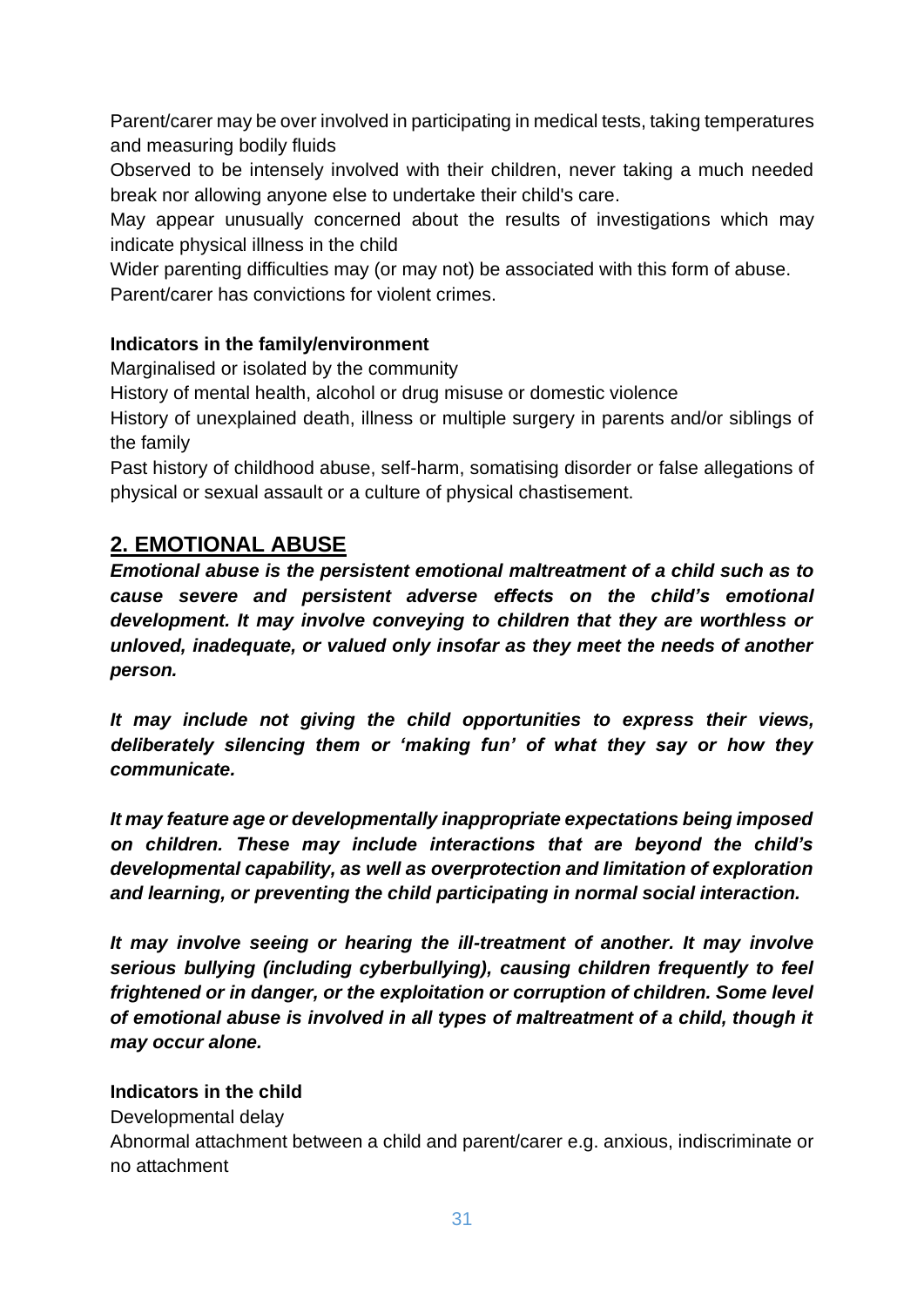Aggressive behaviour towards others Child scapegoated within the family Frozen watchfulness, particularly in pre-school children Low self-esteem and lack of confidence Withdrawn or seen as a 'loner' - difficulty relating to others Over-reaction to mistakes Fear of new situations Inappropriate emotional responses to painful situations Neurotic behaviour (e.g. rocking, hair twisting, thumb sucking) Self-harm Fear of parents being contacted Extremes of passivity or aggression Drug/solvent abuse Chronic running away Compulsive stealing Low self-esteem Air of detachment – 'don't care' attitude Social isolation – does not join in and has few friends Depression, withdrawal Behavioural problems e.g. aggression, attention seeking, hyperactivity, poor attention

Low self-esteem, lack of confidence, fearful, distressed, anxious

Poor peer relationships including withdrawn or isolated behaviour

#### **Indicators in the parent**

Domestic abuse, adult mental health problems and parental substance misuse may be features in families where children are exposed to abuse.

Abnormal attachment to child e.g. overly anxious or disinterest in the child Scapegoats one child in the family

Imposes inappropriate expectations on the child e.g. prevents the child's developmental exploration or learning, or normal social interaction through overprotection.

Wider parenting difficulties may (or may not) be associated with this form of abuse.

#### **Indicators of in the family/environment**

Lack of support from family or social network.

Marginalised or isolated by the community.

History of mental health, alcohol or drug misuse or domestic violence.

History of unexplained death, illness or multiple surgery in parents and/or siblings of the family

Past history of childhood abuse, self-harm, somatising disorder or false allegations of physical or sexual assault or a culture of physical chastisement.

#### **NEGLECT**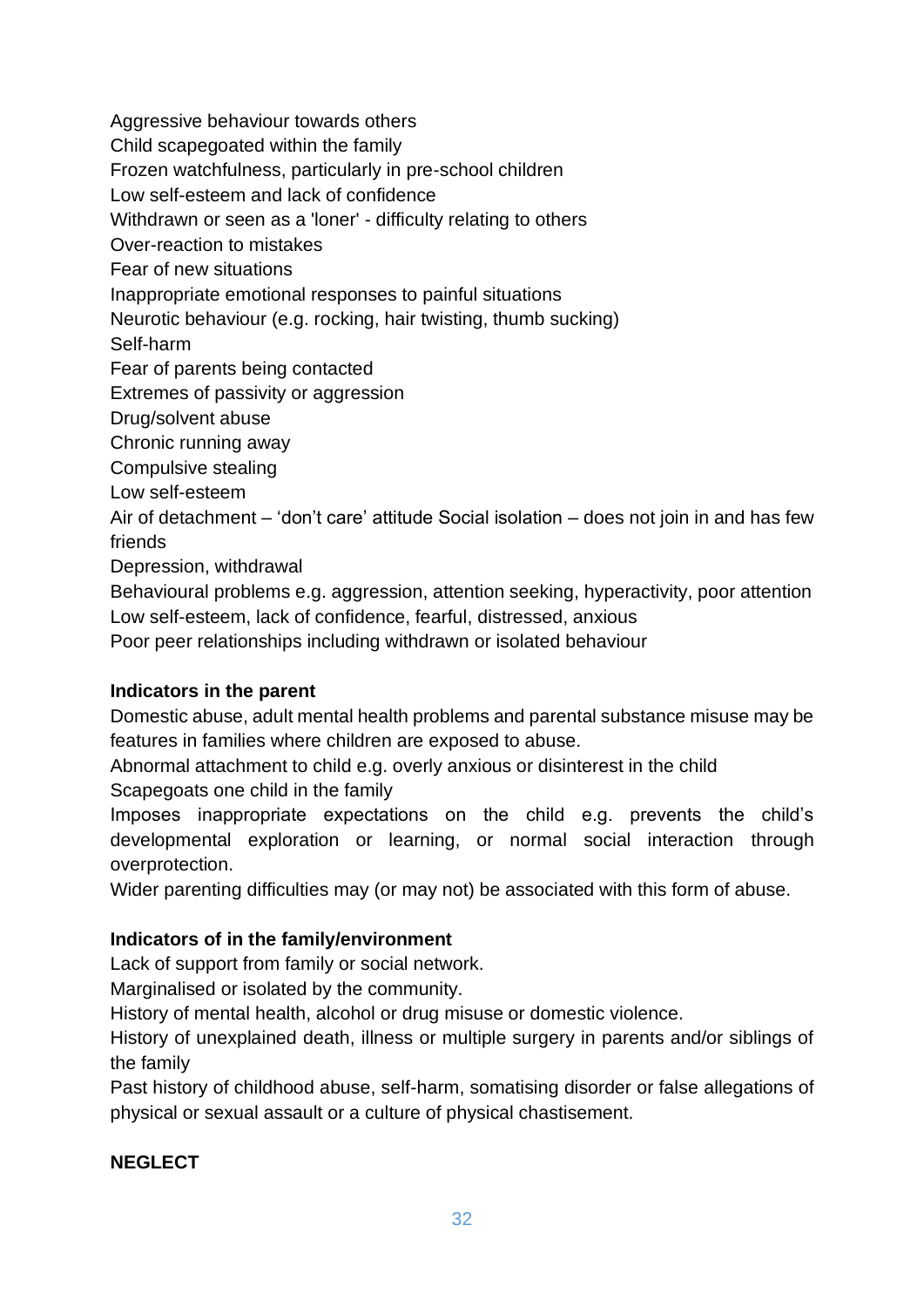*Neglect is the persistent failure to meet a child's basic physical and/or psychological needs, likely to result in the serious impairment of the child's health or development. Neglect may occur during pregnancy as a result of maternal substance abuse.* 

*Once a child is born, neglect may involve a parent or carer failing to:* 

*• provide adequate food, clothing and shelter (including exclusion from home or abandonment);* 

*• protect a child from physical and emotional harm or danger;* 

*• ensure adequate supervision (including the use of inadequate care-givers); or • ensure access to appropriate medical care or treatment.* 

*It may also include neglect of, or unresponsiveness to, a child's basic emotional needs.* 

#### **Indicators in the child Physical presentation**

Failure to thrive or, in older children, short stature

Underweight

Frequent hunger

Dirty, unkempt condition

Inadequately clothed, clothing in a poor state of repair

Red/purple mottled skin, particularly on the hands and feet, seen in the winter due to cold

Swollen limbs with sores that are slow to heal, usually associated with cold injury Abnormal voracious appetite

Dry, sparse hair

Recurrent / untreated infections or skin conditions e.g. severe nappy rash, eczema or persistent head lice / scabies/ diarrhoea

Unmanaged / untreated health / medical conditions including poor dental health Frequent accidents or injuries

#### **Development**

General delay, especially speech and language delay Inadequate social skills and poor socialization

#### **Emotional/behavioural presentation**

Attachment disorders Absence of normal social responsiveness Indiscriminate behaviour in relationships with adults Emotionally needy Compulsive stealing Constant tiredness Frequently absent or late at school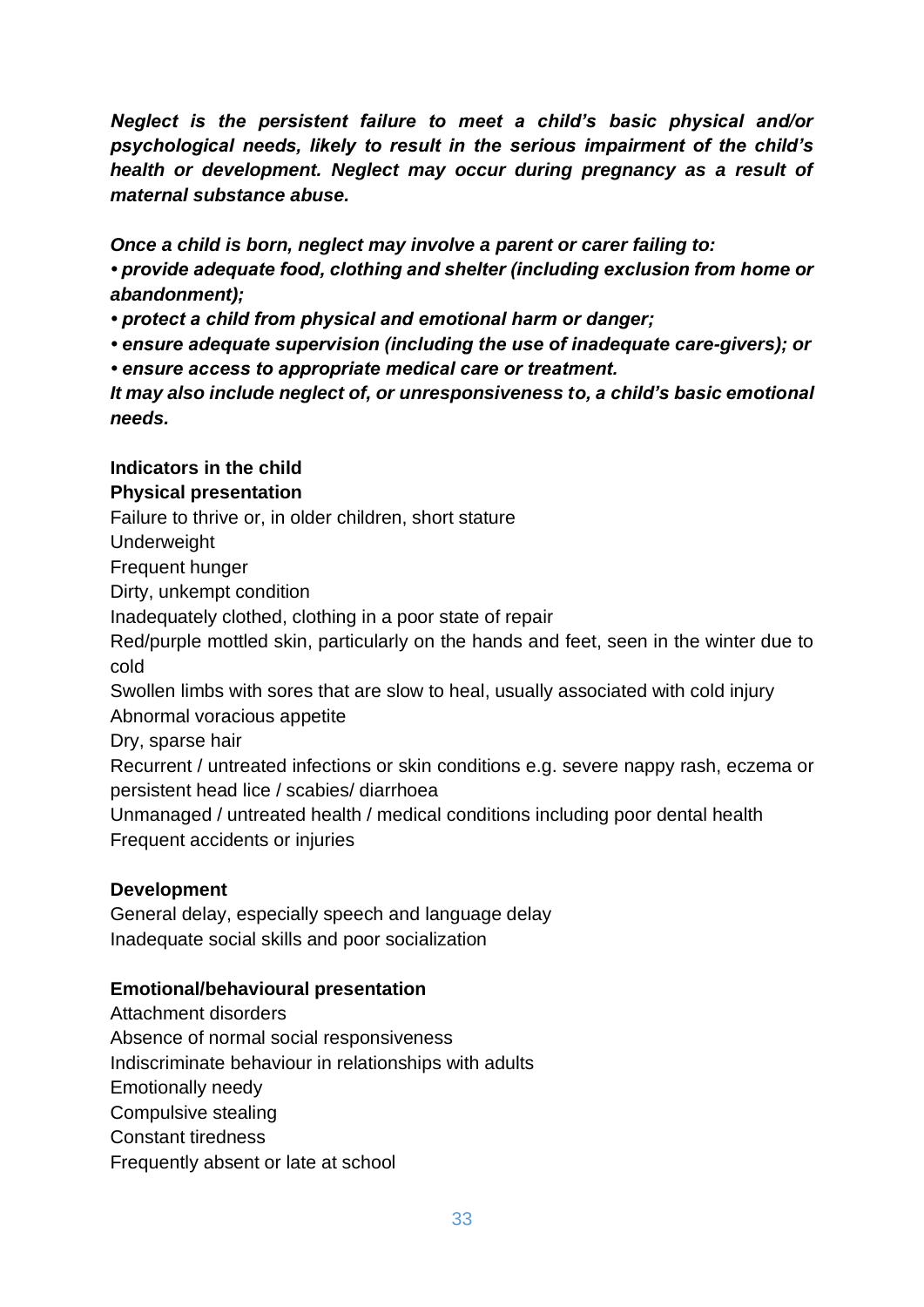Poor self esteem Destructive tendencies Thrives away from home environment Aggressive and impulsive behaviour Disturbed peer relationships Self-harming behaviour

#### **Indicators in the parent**

Dirty, unkempt presentation

Inadequately clothed

Inadequate social skills and poor socialisation

Abnormal attachment to the child .e.g. anxious

Low self-esteem and lack of confidence

Failure to meet the basic essential needs e.g. adequate food, clothes, warmth and hygiene

Failure to meet the child's health and medical needs e.g. poor dental health; failure to attend or keep appointments with health visitor, GP or hospital; lack of GP registration; failure to seek or comply with appropriate medical treatment; failure to address parental substance misuse during pregnancy

Child left with adults who are intoxicated or violent

Child abandoned or left alone for excessive periods

Wider parenting difficulties, may (or may not) be associated with this form of abuse

#### **Indicators in the family/environment**

History of neglect in the family

Family marginalised or isolated by the community.

Family has history of mental health, alcohol or drug misuse or domestic violence.

History of unexplained death, illness or multiple surgery in parents and/or siblings of the family

Family has a past history of childhood abuse, self-harm, somatising disorder or false allegations of physical or sexual assault or a culture of physical chastisement.

Dangerous or hazardous home environment including failure to use home safety equipment; risk from animals

Poor state of home environment e.g. unhygienic facilities, lack of appropriate sleeping arrangements, inadequate ventilation (including passive smoking) and lack of adequate heating

Lack of opportunities for child to play and learn

# **4. SEXUAL ABUSE**

**Sexual abuse involves forcing or enticing a child or young person to take part in sexual activities, not necessarily involving a high level of violence, whether or not the child is aware of what is happening.**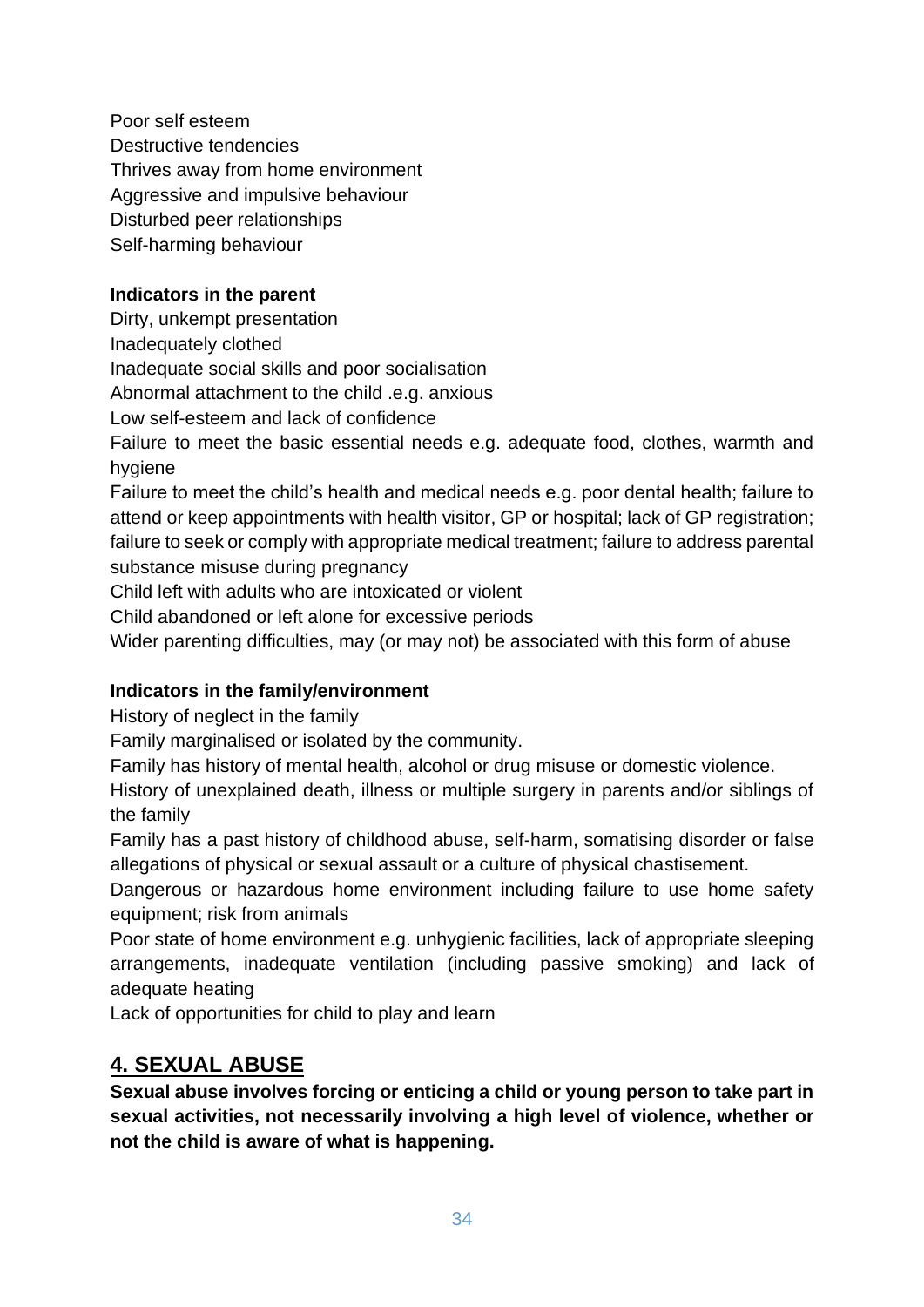**The activities may involve physical contact, including assault by penetration (for example, rape or oral sex) or non-penetrative acts such as masturbation, kissing, rubbing and touching outside of clothing.** 

**They may also include non-contact activities, such as involving children in looking at, or in the production of, sexual images, watching sexual activities, encouraging children to behave in sexually inappropriate ways, or grooming a child in preparation for abuse (including via the internet). Sexual abuse is not solely perpetrated by adult males. Women can also commit acts of sexual abuse, as can other children.**

# **Indicators in the child**

#### **Physical presentation**

Urinary infections, bleeding or soreness in the genital or anal areas

- Recurrent pain on passing urine or faeces
- Blood on underclothes
- Sexually transmitted infections
- Vaginal soreness or bleeding

Pregnancy in a younger girl where the identity of the father is not disclosed and/or there is secrecy or vagueness about the identity of the father

Physical symptoms such as injuries to the genital or anal area, bruising to buttocks, abdomen and thighs, sexually transmitted disease, presence of semen on vagina, anus, external genitalia or clothing

# **Emotional/behavioural presentation**

Makes a disclosure.

Demonstrates sexual knowledge or behaviour inappropriate to age/stage of development, or that is unusually explicit

Inexplicable changes in behaviour, such as becoming aggressive or withdrawn

Self-harm - eating disorders, self-mutilation and suicide attempts

Poor self-image, self-harm, self-hatred

Reluctant to undress for PE

Running away from home

Poor attention / concentration (world of their own)

Sudden changes in school work habits, become truant

Withdrawal, isolation or excessive worrying

Inappropriate sexualised conduct

Sexually exploited or indiscriminate choice of sexual partners

Wetting or other regressive behaviours e.g. thumb sucking

Draws sexually explicit pictures

Depression

# **Indicators in the parents**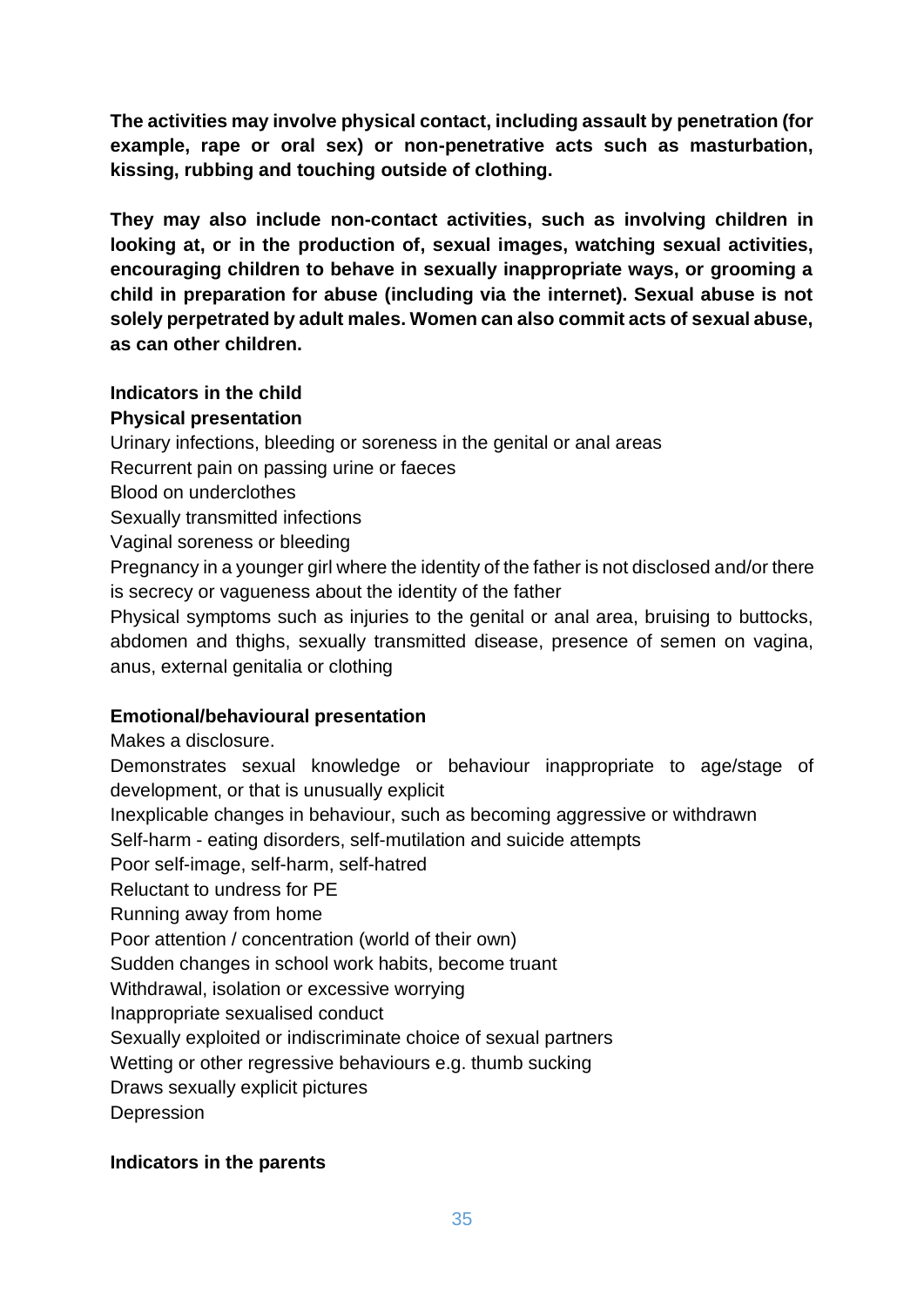Comments made by the parent/carer about the child. Lack of sexual boundaries Wider parenting difficulties or vulnerabilities Grooming behaviour Parent is a sex offender

#### **Indicators in the family/environment**

Marginalised or isolated by the community.

History of mental health, alcohol or drug misuse or domestic violence.

History of unexplained death, illness or multiple surgery in parents and/or siblings of the family

Past history of childhood abuse, self-harm, somatising disorder or false allegations of physical or sexual assault or a culture of physical chastisement. Family member is a sex offender.

#### **Sexual Abuse by Young People**

The boundary between what is abusive and what is part of normal childhood or youthful experimentation can be blurred. The determination of whether behaviour is developmental, inappropriate or abusive will hinge around the related concepts of true consent, power imbalance and exploitation. This may include children and young people who exhibit a range of sexually problematic behaviour such as indecent exposure, obscene telephone calls, fetishism, bestiality and sexual abuse against adults, peers or children.

Developmental Sexual Activity encompasses those actions that are to be expected from children and young people as they move from infancy through to an adult understanding of their physical, emotional and behavioural relationships with each other. Such sexual activity is essentially information gathering and experience testing. It is characterised by mutuality and of the seeking of consent.

Inappropriate Sexual Behaviour can be inappropriate socially, inappropriate to development, or both. In considering whether behaviour fits into this category, it is important to consider what negative effects it has on any of the parties involved and what concerns it raises about a child or young person. It should be recognised that some actions may be motivated by information seeking, but still cause significant upset, confusion, worry, physical damage, etc. It may also be that the behaviour is "acting out" which may derive from other sexual situations to which the child or young person has been exposed. If an act appears to have been inappropriate, there may still be a need for some form of behaviour management or intervention. For some children, educative inputs may be enough to address the behaviour.

Abusive sexual activity included any behaviour involving coercion, threats, aggression together with secrecy, or where one participant relies on an unequal power base.

#### **Assessment**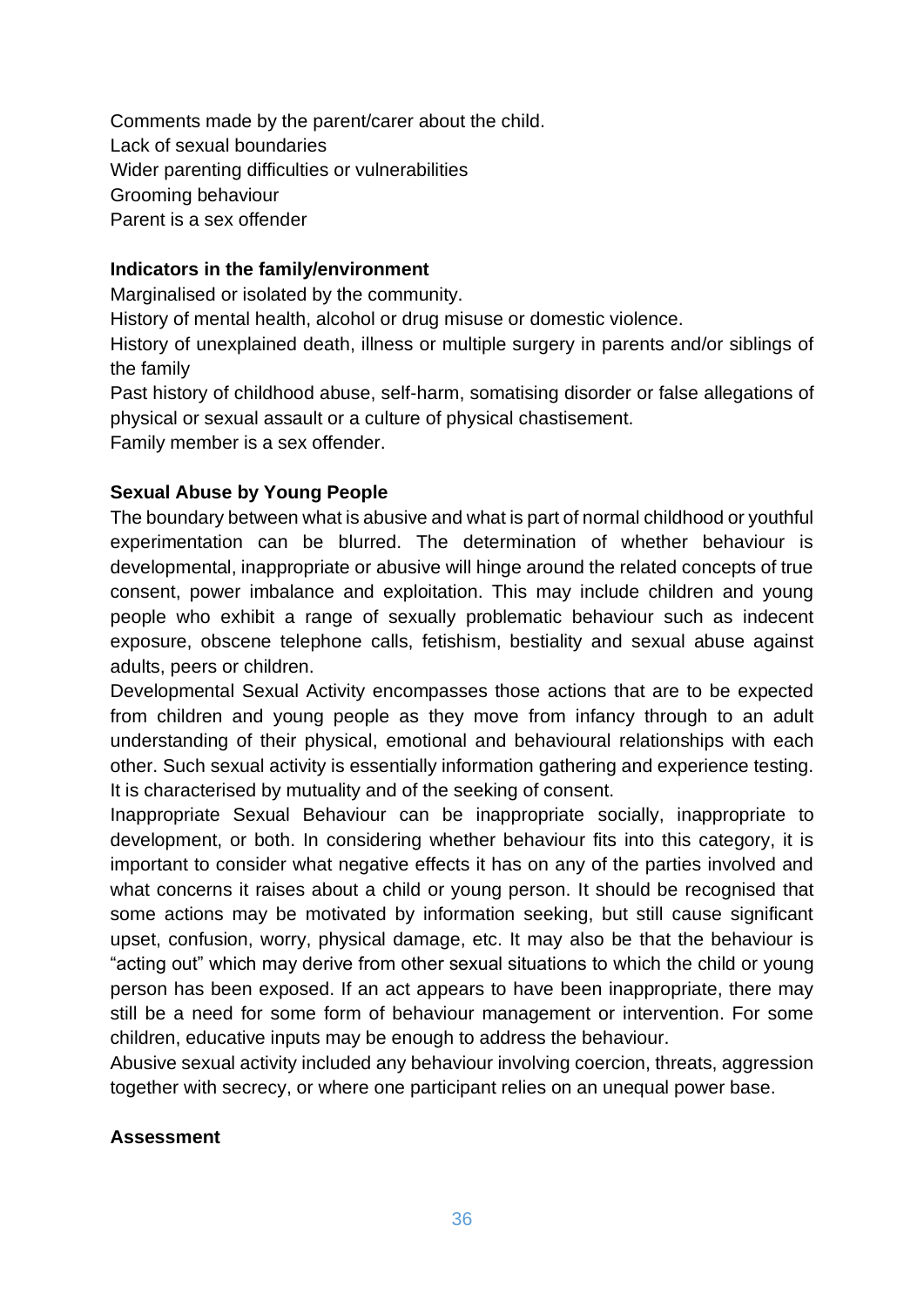In order to more fully determine the nature of the incident the following factors should be given consideration. The presence of exploitation in terms of:

• Equality – consider differentials of physical, cognitive and emotional development, power and control and authority, passive and assertive tendencies

• Consent – agreement including all the following:

o Understanding what is proposed based on age, maturity, development level, functioning and experience

o Knowledge of society's standards for what is being proposed

o Awareness of potential consequences and alternatives

o Assumption that agreements or disagreements will be respected equally

- o Voluntary decision
- o Mental competence

• Coercion – the young perpetrator who abuses may use techniques like bribing, manipulation and emotional threats of secondary gains and losses that is loss of love, friendship, etc. Some may use physical force, brutality or the threat of these regardless of victim resistance. In evaluating sexual behaviour of children and young people, the above information should be used only as a guide.

#### **Child Sexual Exploitation**

The following list of indicators is not exhaustive or definitive but it does highlight common signs which can assist professionals in identifying children or young people who may be victims of sexual exploitation.

Signs include:

- underage sexual activity
- inappropriate sexual or sexualised behaviour
- sexually risky behaviour, 'swapping' sex
- repeat sexually transmitted infections
- in girls, repeat pregnancy, abortions, miscarriage
- receiving unexplained gifts or gifts from unknown sources
- having multiple mobile phones and worrying about losing contact via mobile
- having unaffordable new things (clothes, mobile) or expensive habits (alcohol, drugs)
- changes in the way they dress
- going to hotels or other unusual locations to meet friends
- seen at known places of concern
- moving around the country, appearing in new towns or cities, not knowing where they are
- getting in/out of different cars driven by unknown adults
- having older boyfriends or girlfriends
- contact with known perpetrators
- involved in abusive relationships, intimidated and fearful of certain people or situations

• hanging out with groups of older people, or anti-social groups, or with other vulnerable peers